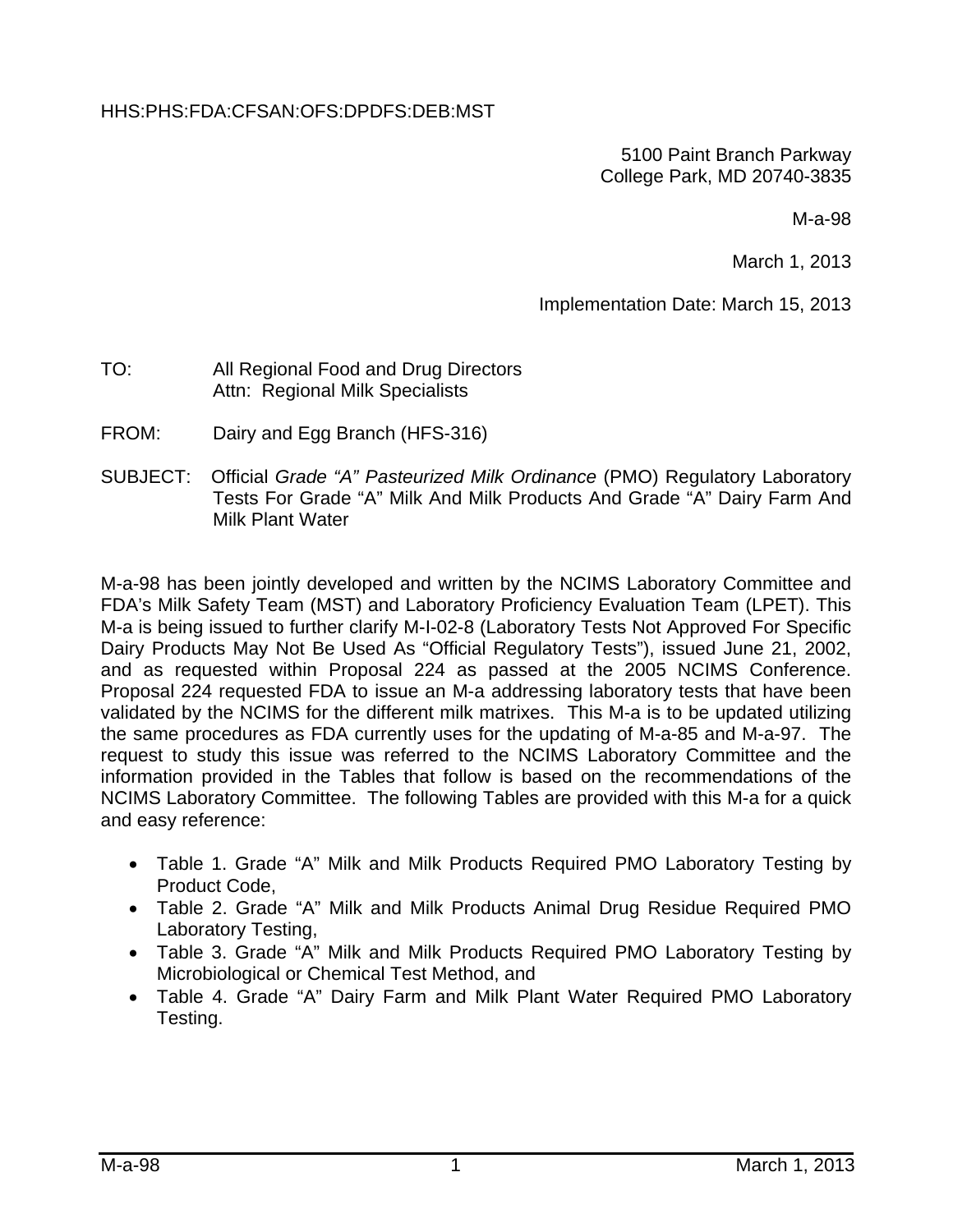**NOTE:** In the past, testing and test methods may have been utilized by State milk laboratories for certain milk and/or milk products that are listed within the Tables; however, following the NCIMS Laboratory Committee's review of the available scientific data they may not be identified as a validated test or were not validated for the specific milk matrix identified in the Tables.

Section 6-The Examination of Milk and Milk Products of the PMO makes the following statement:

**"All pasteurized and ultra-pasteurized milk and milk products required sampling and testing to be done only when there are test methods available that are validated by FDA and accepted by the NCIMS, otherwise there would be no**  requirement for sampling. Required bacterial counts, coliform counts, drug **tests, phosphatase and cooling temperature determinations shall be performed on Grade "A" pasteurized and ultra-pasteurized milk and milk products defined in this** *Ordinance* **only when there are validated and accepted test methodology***."*

In the Tables, the wording that is being utilized equates to the terms identified below:

- $\triangleright$  "Milk" is cow milk:
- "Pasteurized" (Past.) includes Vat (Batch), High-Temperature-Short-Time (HTST) and Higher-Heat-Shorter-Time (HHST) pasteurization. (Refer to Sections 1- Definitions and 7-Standards for Grade "A" Milk and Milk Products of the PMO for applicable times and temperatures); and
- Ultra-pasteurized (UP) means thermally processed at or above 280°F (138°C) for at least two (2) seconds, so as to produce a milk and/or milk product which has an extended shelf life (ESL) under refrigerated conditions.

Directions of how to properly use the Tables that are included in this M-a:

## **TABLE 1:**

• Identify the specific milk and/or milk product(s) under the "Product Description" column that you are referencing to determine which **laboratory tests have methods available that are validated by FDA and accepted by the NCIMS** and; therefore, are required within Section 6-The Examination of Milk and Milk Products of the PMO to be conducted in an NCIMS accredited laboratory for the specific milk and/or milk product(s).

**Example:** We are looking for the testing requirements for Pasteurized Half & Half (½ & ½) and which **laboratory tests have methods available that are validated by FDA and accepted by the NCIMS** and; therefore, are required to be used to test Pasteurized Half & Half (½ & ½).

Pasteurized Half & Half (½ & ½) is identified under Product Code #4. Reading across the row it identifies that **Temperature, Bacteria, Coliform, Inhibitors and ALP (Alkaline Phosphatase)** testing/analysis are required to be conducted and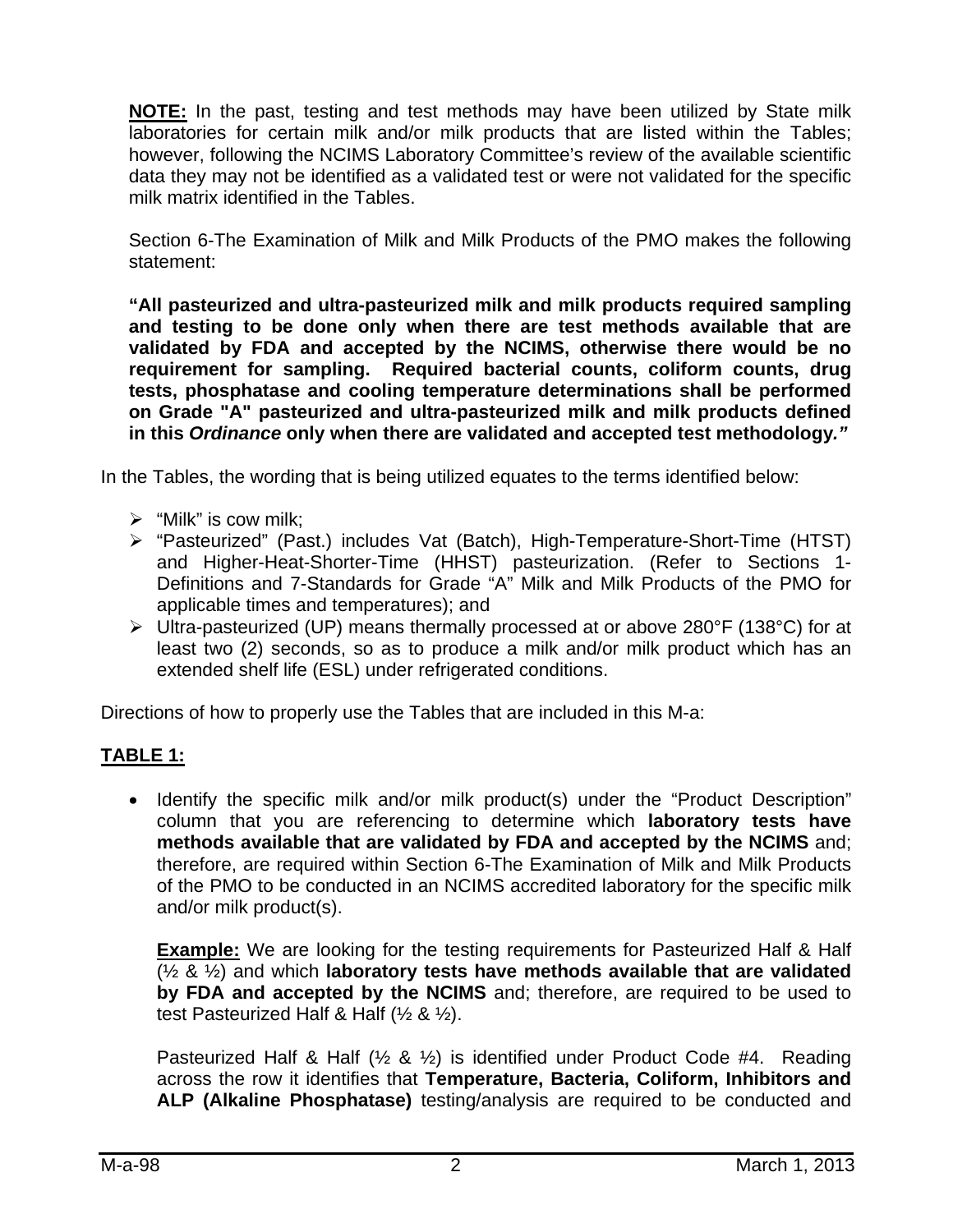that the test results are to be reported to the Regulatory Agency for official regulatory purposes.

> Temperature<sup>2</sup> has a footnote referenced to 2 on Page 10. Footnote 2 cites Table 1. Chemical, Physical, Bacteriological and Temperature Standards of the > Temperature<sup>2</sup> has a footnote referenced to 2 on Page 10. Footnote 2 cites Table 1. Chemical, Physical, Bacteriological and Temperature Standards of the PMO and within that Table of the PMO the temperature standard for G product exceptions cited in Item 17p-Cooling of Milk and Milk Products of the PMO do not apply to Pasteurized Half & Half (½ & ½).

> Bacteria<sup>3</sup> (Refer to Table 3) has a footnote referenced to 3 on Page 10.<br>Footnote 3 cites Table 1. Chemical, Physical, Bacteriological and Temperature<br>Standards of the PMO and within that Table of the PMO the bacterial Grade "A" Pasteurized Milk and Milk Products is "**Not to Exceed 20,000 per mL, or**<br>gram\*\*\* <u>NOTE:</u> Tested in conjunction with the drug residue/inhibitory<br>substance test".

> Coliform<sup>3</sup> (Refer to Table 3) has a footnote referenced to 3 on Page 10.<br>Footnote 3 cites Table 1. Chemical, Physical, Bacteriological and Temperature<br>Standards of the PMO and within that Table of the PMO the coliform s Grade "A" Pasteurized Milk and Milk Products is "**Not to Exceed 10 per mL …**<br><u>NOTE:</u> Tested in conjunction with the drug residue/inhibitory substance test". The bit ors<sup>3,4</sup> (Refer to Table 2) has a footnote referenced to 3 and 4 on Page<br>10. Footnote 3 cites Table 1. Chemical, Physical, Bacteriological and Temperature<br>Standards of the PMO and within that Table of the PMO the i Grade "A" Pasteurized Milk and Milk Products is "**No positive results on drug**<br>residue detection methods as referenced in Section 6-Laboratory Techniques<br>which have been found to be acceptable for use with pasteurized milk which have been found to be acceptable for use with pasteurized milk and milk products". Footnote 4 cites M-a-85 (Current Revision; M0I-96-10 (Current Revision); and M-I-02-8.

**NOTE:** Under Inhibitors<sup>3,4</sup> (Refer to Table 2) is  $X^7$ .  $X^7$  has a footnote referenced to 7 on Page 10 which cites "Delvotest P 5 Pack (Visual)-(M-I-99-3)".

> ALP<sup>3</sup> (Refer to Table 3) has a footnote referenced to 3 on Page 10. Footnote 3 cites Table 1. Chemical, Physical, Bacteriological and Temperature Standards of the PMO and within that Table of the PMO the phosphatase sta **products and other milk products by approved electronic phosphatase procedures**".

If the specific milk and/or milk product(s) under the "Product Description" column<br>that you are referencing has an  $X$  in any of the columns across the page this<br>identifies the **laboratory tests that have methods availabl** reference to "Refer to Table 2" or "Refer to Table 3", please refer to the appropriate Table.

**NOTE:** From Table 1 it is identified that an annual vitamin assay would not be required even if vitamins would be added to the Pasteurized Half & Half ( $\frac{1}{2}$  &  $\frac{1}{2}$ ) because this Table does not identify any **laboratory tests that have methods available that have been validated by FDA and accepted by the NCIMS**.

**In Our Example:** Half & Half (½ & ½), **Inhibitors<sup>3,4</sup> (Refer to Table 2)** has an X in the column and **Bacteria3 (Refer to Table 3)**, **Coliform3 (Refer to Table 3)** and **ALP3 (Refer to Table 3)** have an X in each of the columns. Please refer to Table 2 first.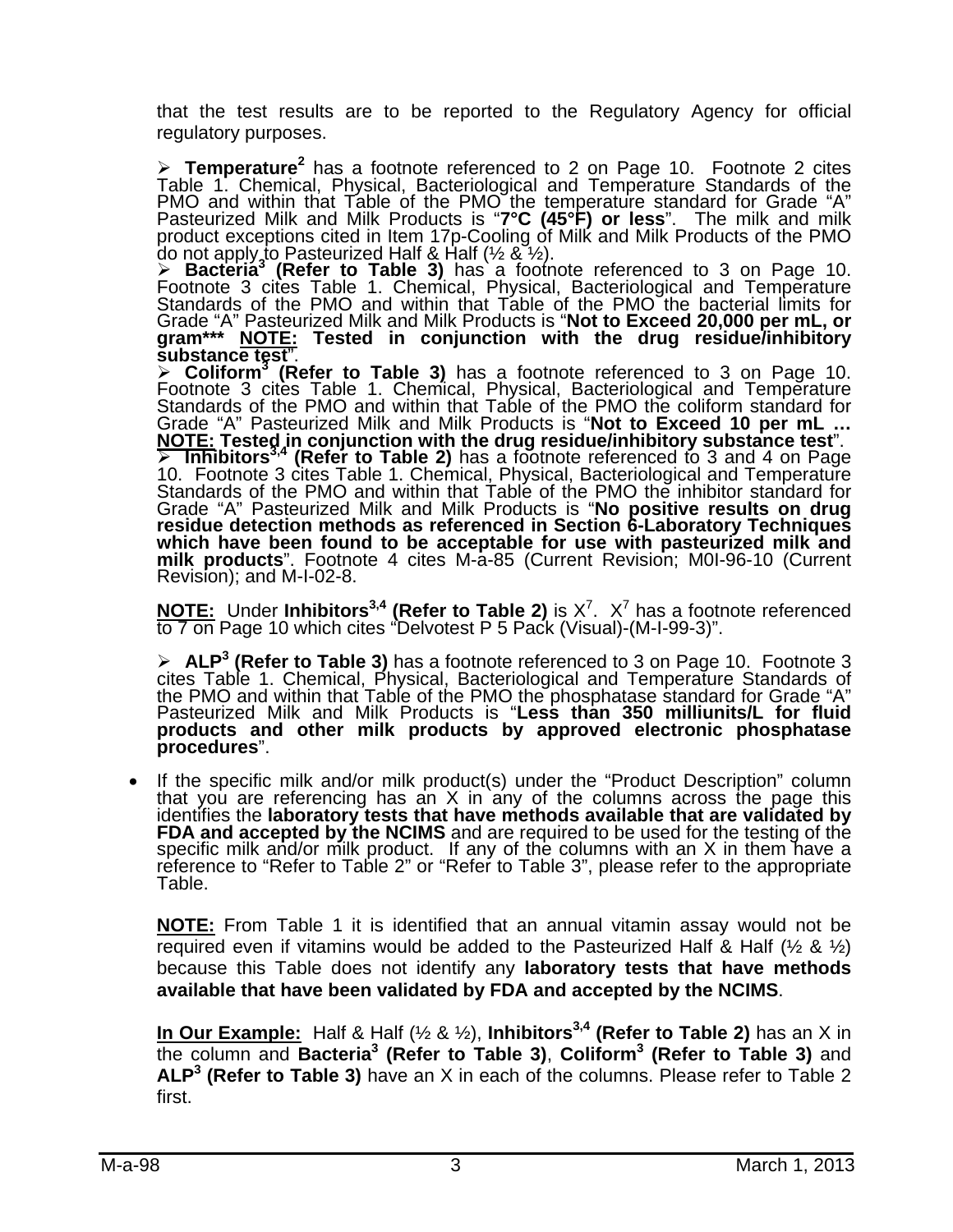## **TABLE 2:**

- Identify the specific milk and/or milk product(s) across the first row on each page of Table 2 that you are referencing to determine which **drug residue test(s) is available that has been validated by FDA and accepted by the NCIMS** and; therefore, is required within Section 6-The Examination of Milk and Milk Products of the PMO to be conducted in an NCIMS accredited laboratory for the specific milk and/or milk product(s).
	- **In Our Example**: The Past. ½ & ½ (Half & Half) column has an X in the row indentified as "DELVOTEST P 5 PACK (VISUAL)<sup>9-D3</sup>" as the only drug residue **test available that has been validated by FDA and accepted by the NCIMS** for Past.  $\frac{1}{2}$  &  $\frac{1}{2}$  (Half & Half). Therefore, this is the drug residue test that is required to be used to test Past.  $\frac{1}{2}$  &  $\frac{1}{2}$  (Half & Half) for drug residues (Beta lactams).

**NOTE:** 9-D3(9-D3) refers to the Laboratory Procedure Code for Delvotest P 5 Pak used on the *IMS List*.

There has **not been any drug residue test validated by FDA and accepted by the NCIMS** for Ultra-pasteurized (UP) ½ & ½ (Half & Half).

**In Our Example:** From Table 1, Half & Half, **Bacteria3 (Refer to Table 3)**, **Coliform<sup>3</sup>** (Refer to Table 3) and ALP<sup>3</sup> (Refer to Table 3) have an X in each of the columns. Please refer to Table 3.

#### **TABLE 3:**

- Identify the specific milk and/or milk product(s) across the first row of the applicable pages of Table 3 that you are referencing to determine which **Microbiological and/or Chemical Test Method (Bacterial Count, Somatic Cell Count, Coliform, Alkaline Phosphatase and Vitamins) tests are available that have been validated by FDA and accepted by the NCIMS** and; therefore, are required within Section 6-The Examination of Milk and Milk Products of the PMO to be conducted in an NCIMS accredited laboratory for the specific milk and/or milk product(s).
	- **In Our Example**: In the Past./UP ½ & ½ (Half & Half) column it has an X in the rows indentified as "STANDARD PLATE COUNT<sup>2</sup> (SPC)" and "3M PETRIFLIM AEROBIC COUNT<sup>5</sup> (PAC)" as the only **Bacterial Count Methods available that have been validated by FDA and accepted by the NCIMS** for Past./UP ½ & ½ (Half & Half). Therefore, one (1) of these two (2) Bacterial Count Methods is required to be used to test Past./UP  $\frac{1}{2}$  &  $\frac{1}{2}$  (Half & Half) for Bacterial Count.

NOTE: <sup>2</sup>(2) refers to the Laboratory Procedure Code for Standard Plate Count and  $5(5)$  refers to the Laboratory Procedure Code for Petrifilm Aerobic Count used on the *IMS List*.

In the Past./UP  $\frac{1}{2}$  &  $\frac{1}{2}$  (Half & Half) column it has an X in the rows indentified as "3M PETRIFIM COLIFOM COUNT<sup>20</sup> (PAC)", "3M PETRIFILM HIGH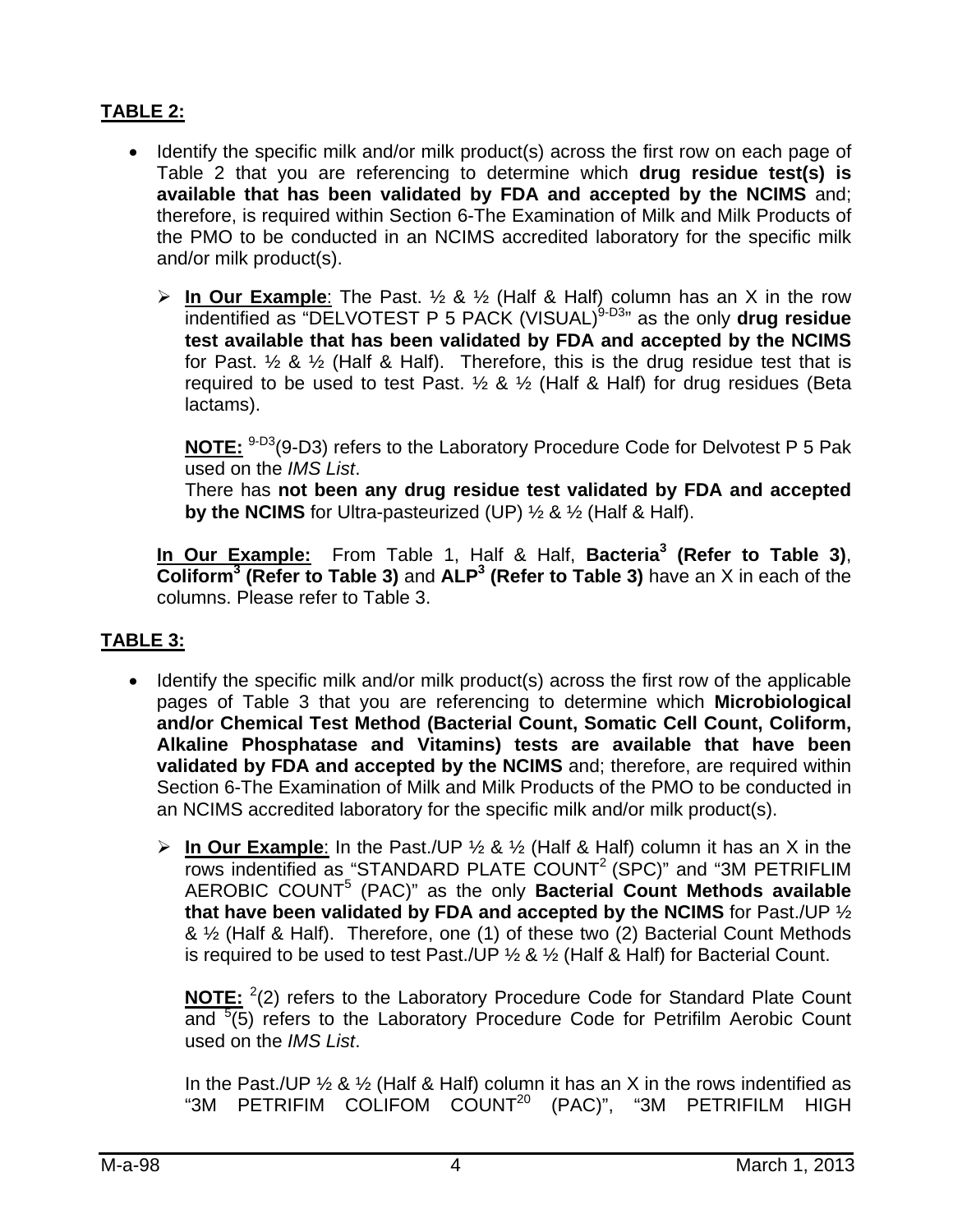SENSITIVITY COLIFORM COUNT<sup>20</sup> (HSCC) FOR 1:10, 1:5 DILUTIONS", and "COLIFORM PLATE COUNT<sup>21</sup> (Violet Red Bile-Approved for All Products)" as the **Coliform Methods available that have been validated by FDA and accepted by the NCIMS** for Past./UP ½ & ½ (Half & Half). Therefore, any of these identified Coliform Methods would be required to be used to test Past./UP  $\frac{1}{2}$  &  $\frac{1}{2}$  (Half & Half) for Coliform.

**NOTE:** 20(20) refers to the Laboratory Procedure Code for Petrifilm Coliform Count/High Sensitivity Coliform Count, and  $2^{1}(21)$  refers to the Laboratory Procedure Code for Coliform Plate Count used on the *IMS List*.

In the Past./UP  $\frac{1}{2}$  &  $\frac{1}{2}$  (Half & Half) column it has an X in the rows indentified as "FLOUROPHOS28", "PASLITE**29"** and "CHARM FAST ALKALINE PHOSPHATASE (FAP)29" as the **Alkaline Phosphatase Methods available that have been validated by FDA and accepted by the NCIMS** for Past. ½ & ½ (Half & Half). Therefore, any of these identified Alkaline Phosphatase Methods would be required to be used to test Past.  $\frac{1}{2}$  &  $\frac{1}{2}$  (Half & Half) for Alkaline Phosphatase.

**NOTE:** The FLOUROPHOS28, PASLITE**<sup>29</sup>** and CHARM FAST ALKALINE PHOSPHATASE (FAP)29 Coliform Methods have **not been validated by FDA and accepted by the NCIMS** for Ultra-pasteurized (UP) ½ & ½ (Half & Half). Therefore, UP ½ & ½ (Half & Half) is not required to be tested under Section 6 of the PMO for Alkaline Phosphatase.

 $^{28}$ (28) refers to the Laboratory Procedure Code for Phosphatase Test-Flourophos and 29(29) refers to the Laboratory Procedure Code for Phosphatase Test-Charm used on the *IMS List*.

When referring to M-I-02-8, Section 6-The Examination of Milk and Milk Products, Section 7-Standards for Grade "A" Milk and Milk Products, Table 1-Chemical, Physical, Bacteriological and Temperature Standards and Appendix N-Drug Residue Testing and Farm Surveillance of the PMO, the attached Tables shall be referenced to determine which Tests have been validated for the specific Grade "A" milk and milk product referenced and which laboratory tests are required to be conducted in accordance with the requirements of the PMO.

**NOTE:** M-I-02-8 remains in **"ACTIVE"** status and if a Regulatory Agency chooses to have a Grade "A" milk or milk product tested that is not listed as having a validated method or uses an unapproved test for "Official Regulatory" testing and the result is violative, regulatory officials shall act on the results. Appropriate action and a follow-up investigation are required to resolve the result.

Proposal 224, as passed at the 2005 NCIMS Conference, authorized FDA to issue future updates to M-a-98, which add, delete or revise these tests, without requiring a public comment period or following the protocol established in the *Procedures* document for the issuance of M-a Coded Memoranda. The issuing of future updates to this M-a will be conducted in the same manner as how updates to M-a-85 (Beta Lactam Test Methods For Use Under Appendix N And Section 6 Of The Pasteurized Milk Ordinance (PMO)) and M-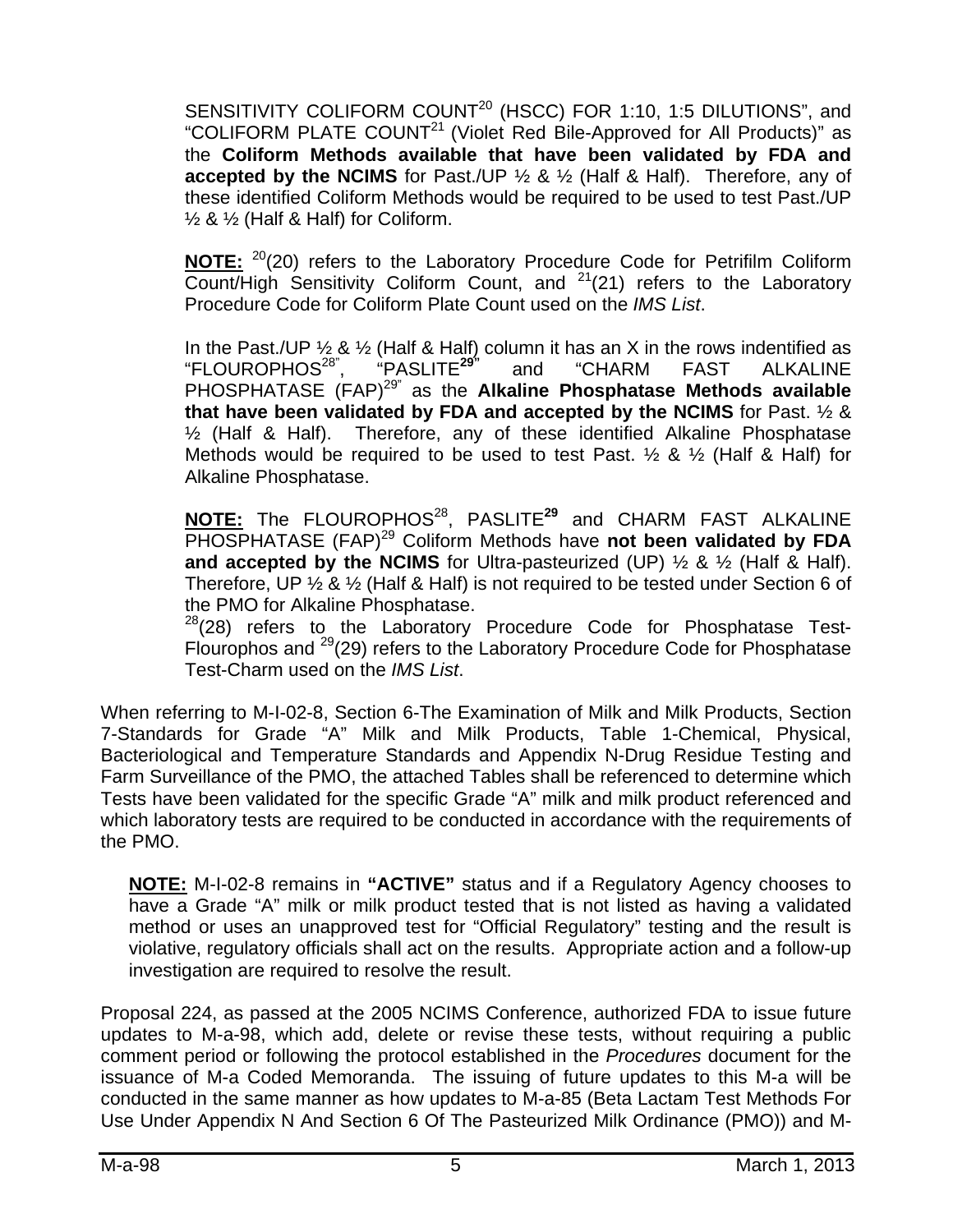a-97 (Specified Microbial Inhibitors/Preservatives Accepted By FDA For Use In The Production Of Cottage Cheese That Will Be Filled At 13ºC (55°F) Or Less, Cooled To 10ºC (50°F) Or Less Within Twenty-Four (24) Hours Of Filling, And Cooled To  $7^{\circ}$ C (45°F) Or Less Within Seventy-Two (72) Hours Of Filling) are being handled. Therefore, this M-a and future updates to this M-a, as is the current practice with M-a-85 and M-a-97, will not be incorporated into the PMO.

An electronic version of this memorandum is available for distribution to Regional Milk Specialists, Regulatory/Rating Agencies, Laboratory Evaluation Officers and Sanitation Rating Officers in your region. The electronic version should be widely distributed to representatives of the dairy industry and other interested parties and will also be available on the FDA Web Site at http://www.fda.gov at a later date.

If you would like an electronic version of this document prior to it being available on the FDA Web Site, please e-mail your request to Robert.Hennes@fda.hhs.gov.

 $22$ 

Thomas Graham, PhD, Team Leader CAPT Robert F. Hennes, RS, MPH Laboratory Proficiency & Evaluation Team Dairy and Egg Branch

 $\sim 144$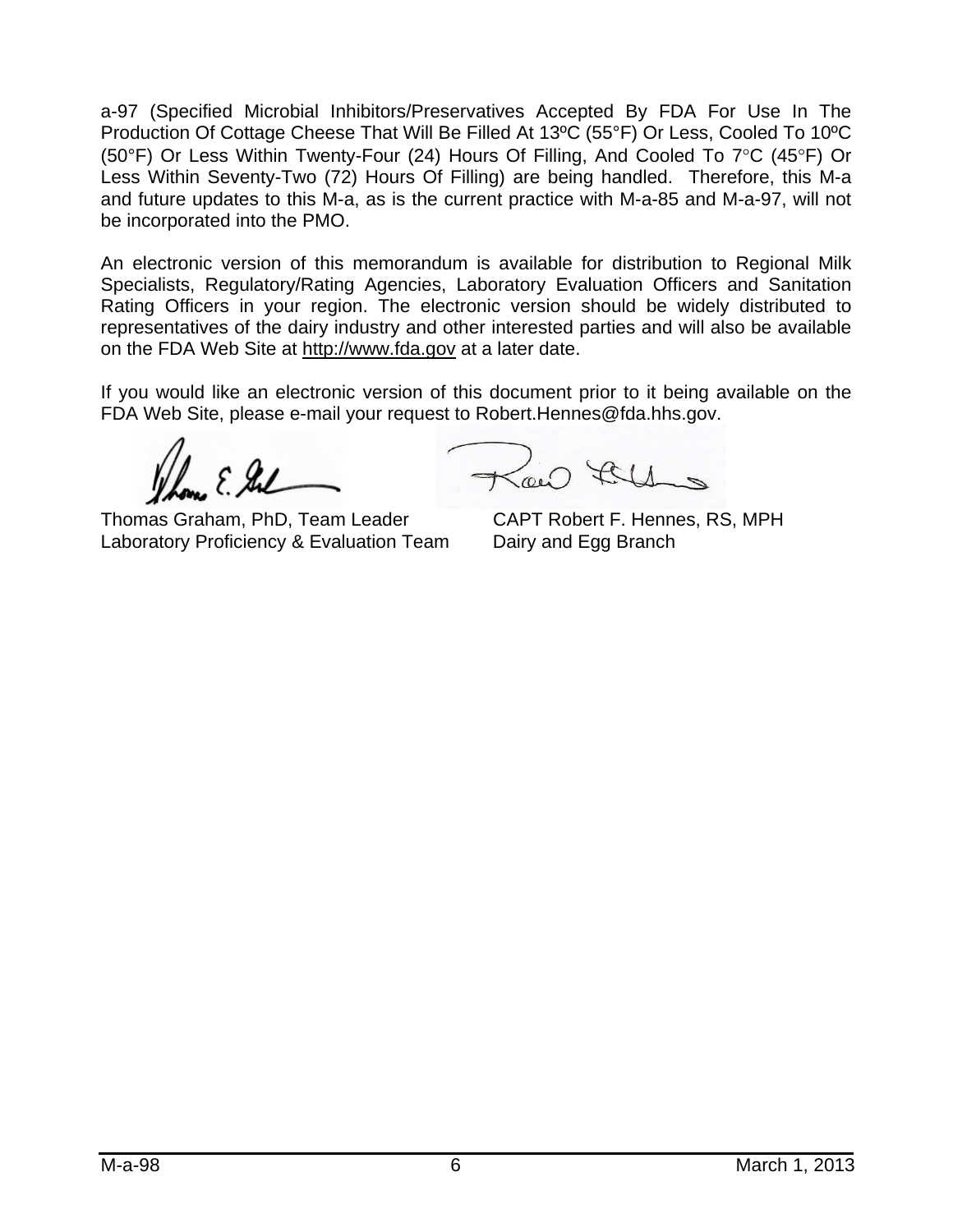### **TABLE 1. GRADE "A" MILK AND MILK PRODUCTS REQUIRED PMO LABORATORY TESTING BY PRODUCT CODE**

| <b>PRODUCT</b>    | <b>PRODUCT</b>                                                                                                                                                                                                                                                    | TEMPERATURE <sup>2</sup> | <b>BACTERIA</b> <sup>3</sup><br>(REFER TO | <b>COLIFORM</b> <sup>3</sup><br>(REFER TO | <b>INHIBITORS</b> <sup>3,4</sup><br>(REFER TO | <b>SOMATIC</b>                             | ALP <sup>3</sup><br>(REFER TO | VITAMINS <sup>5</sup><br>(REFER TO |
|-------------------|-------------------------------------------------------------------------------------------------------------------------------------------------------------------------------------------------------------------------------------------------------------------|--------------------------|-------------------------------------------|-------------------------------------------|-----------------------------------------------|--------------------------------------------|-------------------------------|------------------------------------|
| CODE <sup>1</sup> | <b>DESCRIPTION</b> <sup>1</sup>                                                                                                                                                                                                                                   |                          | TABLE 3)                                  | TABLE 3)                                  | TABLE 2)                                      | CELL <sup>3</sup><br>(REFER TO<br>TABLE 3) | TABLE 3)                      | TABLE 3)                           |
| 1                 | Raw Cows Milk-<br>Dairy Farm                                                                                                                                                                                                                                      | X                        | X                                         |                                           | X                                             | X                                          |                               |                                    |
| 1                 | Raw<br>Commingled<br>Cows Milk for<br>Pasteurization/<br>Ultra-<br>Pasteurization<br>(UP)/Aseptic<br>Processing and<br>Packaging-Plant<br>(NOTE: Includes<br>raw milk from a<br>single source that<br>is not commingled<br>with other<br>producer's raw<br>milk.) | $\mathsf{X}$             | $\overline{X}$                            |                                           | $\sf X$                                       |                                            |                               |                                    |
| $\overline{2}$    | Pasteurized Milk,<br>Reduced Fat,<br>Lowfat, or Skim                                                                                                                                                                                                              | X                        | $\overline{X}$                            | $\sf X$                                   | $X_0$                                         |                                            | $\sf X$                       | $\sf X$                            |
| $\overline{2}$    | Pasteurized<br>Chocolate Milk,<br>Reduced Fat,<br>Lowfat, or Skim                                                                                                                                                                                                 | $\overline{\mathsf{x}}$  | $\sf X$                                   | $\sf X$                                   | $X^7$                                         |                                            | $\sf X$                       | $\mathsf{X}$                       |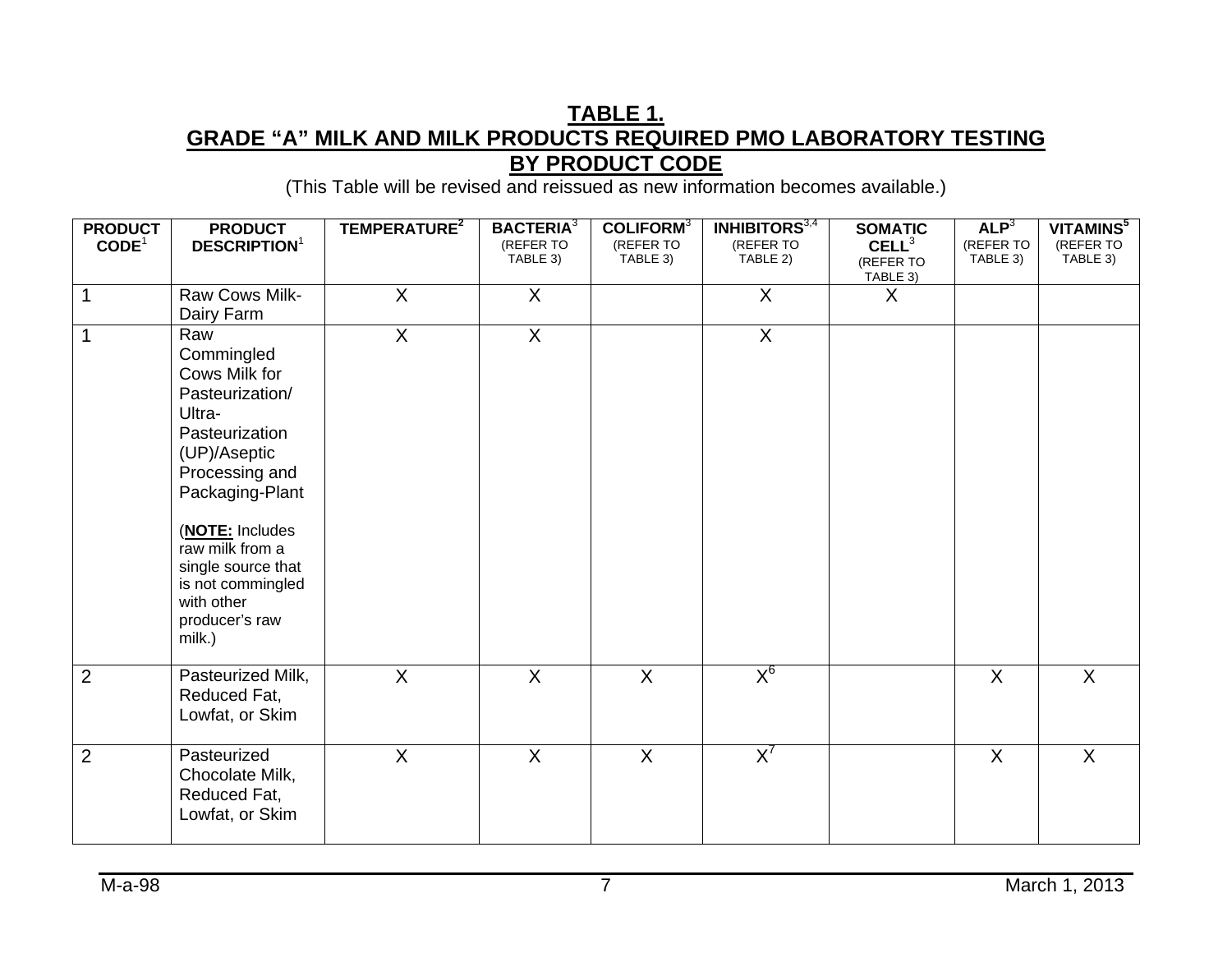| <b>PRODUCT</b>    | <b>PRODUCT</b>                  | TEMPERATURE <sup>2</sup> | <b>BACTERIA</b> <sup>3</sup> | <b>COLIFORM</b> <sup>3</sup> | <b>INHIBITORS</b> <sup>3,4</sup> | <b>SOMATIC</b>        | ALP <sup>3</sup>      | VITAMINS <sup>5</sup>                  |
|-------------------|---------------------------------|--------------------------|------------------------------|------------------------------|----------------------------------|-----------------------|-----------------------|----------------------------------------|
| CODE <sup>1</sup> | <b>DESCRIPTION</b> <sup>1</sup> |                          | (REFER TO<br>TABLE 3)        | (REFER TO<br>TABLE 3)        | (REFER TO<br>TABLE 2)            | CELL <sup>3</sup>     | (REFER TO<br>TABLE 3) | (REFER TO<br>TABLE 3)                  |
|                   |                                 |                          |                              |                              |                                  | (REFER TO<br>TABLE 3) |                       |                                        |
| $\overline{2}$    | Pasteurized                     | $\overline{X}$           | $\overline{X}$               | $\overline{X}$               |                                  |                       | $\sf X$               |                                        |
|                   | Flavored Milk,                  |                          |                              |                              |                                  |                       |                       |                                        |
|                   | Reduced Fat,                    |                          |                              |                              |                                  |                       |                       |                                        |
|                   | Lowfat, or Skim                 |                          |                              |                              |                                  |                       |                       |                                        |
|                   | (Other than                     |                          |                              |                              |                                  |                       |                       |                                        |
|                   | Chocolate)                      |                          |                              |                              |                                  |                       |                       |                                        |
| 3                 | <b>Heat-Treated</b>             |                          |                              |                              |                                  |                       |                       |                                        |
|                   | (May Include                    |                          |                              |                              |                                  |                       |                       |                                        |
|                   | Reduced Fat,                    |                          |                              |                              |                                  |                       |                       |                                        |
|                   | Lowfat, Skim or                 |                          |                              |                              |                                  |                       |                       |                                        |
|                   | Cream)                          |                          |                              |                              |                                  |                       |                       |                                        |
| $\overline{4}$    | <b>Pasteurized Half</b>         | $\overline{X}$           | $\overline{X}$               | $\overline{X}$               | $X^7$                            |                       | $\sf X$               |                                        |
|                   | & Half, Coffee                  |                          |                              |                              |                                  |                       |                       |                                        |
|                   | Cream, Creams                   |                          |                              |                              |                                  |                       |                       |                                        |
| 5                 | Ultra-Pasteurized               | $\overline{X}$           | $\overline{X}$               | $\mathsf{X}$                 | $X^6$                            |                       |                       | $\mathsf{X}$                           |
|                   | Milk and Milk                   |                          |                              |                              |                                  |                       |                       |                                        |
|                   | Products                        |                          |                              |                              | $X^{7,12}$                       |                       |                       |                                        |
| 5                 | Ultra-Pasteurized               | $\overline{X}$           | $\overline{\mathsf{X}}$      | $\overline{X}$               |                                  |                       |                       | $\overline{X}$                         |
|                   | <b>Chocolate Milk</b>           |                          |                              |                              |                                  |                       |                       |                                        |
| 5                 | Ultra-Pasteurized               | $\overline{X}$           | $\overline{X}$               | $\overline{X}$               |                                  |                       |                       |                                        |
|                   | <b>Flavored Milk</b>            |                          |                              |                              |                                  |                       |                       |                                        |
|                   | Products (Other                 |                          |                              |                              |                                  |                       |                       |                                        |
|                   | than Chocolate)                 |                          |                              |                              |                                  |                       |                       |                                        |
| $\overline{5}$    | Ultra-Pasteurized               | $\overline{X}$           | $\overline{X}$               | $\overline{X}$               |                                  |                       |                       |                                        |
|                   | Half & Half,                    |                          |                              |                              |                                  |                       |                       |                                        |
|                   | Coffee Cream,                   |                          |                              |                              |                                  |                       |                       |                                        |
|                   | Creams                          |                          |                              |                              |                                  |                       |                       |                                        |
|                   |                                 |                          |                              |                              |                                  |                       |                       |                                        |
| 6                 | Aseptic Milk and                |                          |                              |                              |                                  |                       |                       | $\mathsf{X}$                           |
|                   | <b>Milk Products</b>            |                          |                              |                              |                                  |                       |                       | (White Milk                            |
|                   | (Including                      |                          |                              |                              |                                  |                       |                       | and Chocolate<br><b>Flavored Milks</b> |
|                   | Flavored)                       |                          |                              |                              |                                  |                       |                       | Only-All Fat                           |
|                   |                                 |                          |                              |                              |                                  |                       |                       | Levels)                                |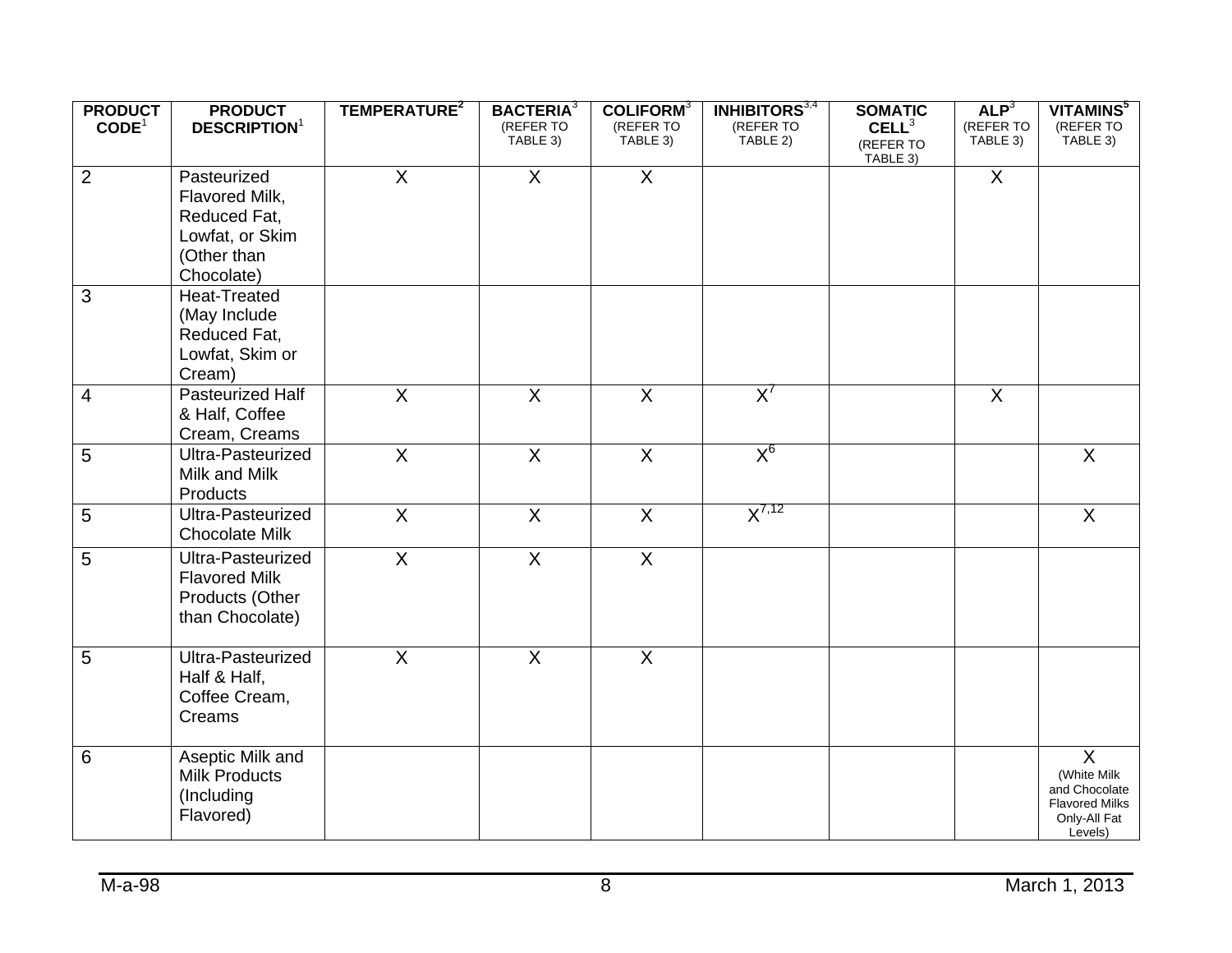| <b>PRODUCT</b>    | <b>PRODUCT</b>                  | TEMPERATURE <sup>2</sup> | <b>BACTERIA</b> <sup>3</sup> | COLIFORM <sup>3</sup>   | <b>INHIBITORS</b> <sup>3,4</sup> | <b>SOMATIC</b>    | ALP <sup>3</sup> | VITAMINS <sup>5</sup> |
|-------------------|---------------------------------|--------------------------|------------------------------|-------------------------|----------------------------------|-------------------|------------------|-----------------------|
| CODE <sup>1</sup> | <b>DESCRIPTION</b> <sup>1</sup> |                          | (REFER TO                    | (REFER TO               | (REFER TO                        | CELL <sup>3</sup> | (REFER TO        | (REFER TO             |
|                   |                                 |                          | TABLE 3)                     | TABLE 3)                | TABLE 2)                         | (REFER TO         | TABLE 3)         | TABLE 3)              |
|                   |                                 |                          |                              |                         |                                  | TABLE 3)          |                  |                       |
| $\overline{7}$    | <b>Cottage Cheese</b>           | $X^2$                    |                              | $\overline{X}$          |                                  |                   |                  |                       |
|                   | (Including Lowfat,              |                          |                              |                         |                                  |                   |                  |                       |
|                   | Nonfat or Dry                   |                          |                              |                         |                                  |                   |                  |                       |
|                   | Curd)                           |                          |                              |                         |                                  |                   |                  |                       |
| 8                 | Cultured or                     | $X^2$                    |                              | $\mathsf{X}$            |                                  |                   |                  |                       |
|                   | Acidified Milk and              |                          |                              |                         |                                  |                   |                  |                       |
|                   | <b>Milk Products</b>            |                          |                              |                         |                                  |                   |                  |                       |
| 9                 | Yogurt (Including               | $X^2$                    |                              | $\overline{X}$          |                                  |                   |                  |                       |
|                   | Lowfat and Skim)                |                          |                              |                         |                                  |                   |                  |                       |
|                   |                                 |                          |                              |                         |                                  |                   |                  |                       |
| 10                | Sour Cream                      | $X^2$                    |                              | $\overline{X}$          |                                  |                   |                  |                       |
|                   | Products                        |                          |                              |                         |                                  |                   |                  |                       |
|                   | (Acidified or                   |                          |                              |                         |                                  |                   |                  |                       |
|                   | Cultured)                       |                          |                              |                         |                                  |                   |                  |                       |
| 11                | Whey (Liquid) for               | $\overline{X}$           |                              |                         |                                  |                   |                  |                       |
|                   | Condensing                      |                          |                              |                         |                                  |                   |                  |                       |
|                   | and/or Drying                   |                          |                              |                         |                                  |                   |                  |                       |
| 12                | Whey                            | $\overline{X}$           |                              | $\overline{X}$          |                                  |                   |                  |                       |
|                   | (Condensed)                     |                          |                              |                         |                                  |                   |                  |                       |
| 13                | Whey                            |                          |                              | $\overline{X}$          |                                  |                   |                  |                       |
|                   | (Dry)                           |                          |                              |                         |                                  |                   |                  |                       |
| 14                | <b>Modified Whey</b>            | $\overline{X}$           |                              | $\overline{X}$          |                                  |                   |                  |                       |
|                   | Products                        |                          |                              |                         |                                  |                   |                  |                       |
|                   | (Condensed)                     |                          |                              |                         |                                  |                   |                  |                       |
| 14                | <b>Modified Whey</b>            |                          |                              | $\overline{X}$          |                                  |                   |                  |                       |
|                   | Products (Dry)                  |                          |                              |                         |                                  |                   |                  |                       |
|                   |                                 |                          |                              |                         |                                  |                   |                  |                       |
| 15                | <b>Condensed Milk</b>           | $\overline{X}$           |                              | $\overline{X}$          |                                  |                   |                  |                       |
|                   | and Milk Products               |                          |                              |                         |                                  |                   |                  |                       |
| 16                | Nonfat Dry Milk                 |                          | $\overline{X}$               | $\overline{X}$          |                                  |                   |                  |                       |
|                   | (NFDM)                          |                          |                              |                         |                                  |                   |                  |                       |
| 17                | <b>Buttermilk</b>               | $\overline{X}$           |                              | $\overline{X}$          |                                  |                   |                  |                       |
|                   | (Condensed)                     |                          |                              |                         |                                  |                   |                  |                       |
| 17                | <b>Buttermilk</b>               |                          |                              | $\overline{\mathsf{X}}$ |                                  |                   |                  |                       |
|                   | (Dry)                           |                          |                              |                         |                                  |                   |                  |                       |
|                   |                                 |                          |                              |                         |                                  |                   |                  |                       |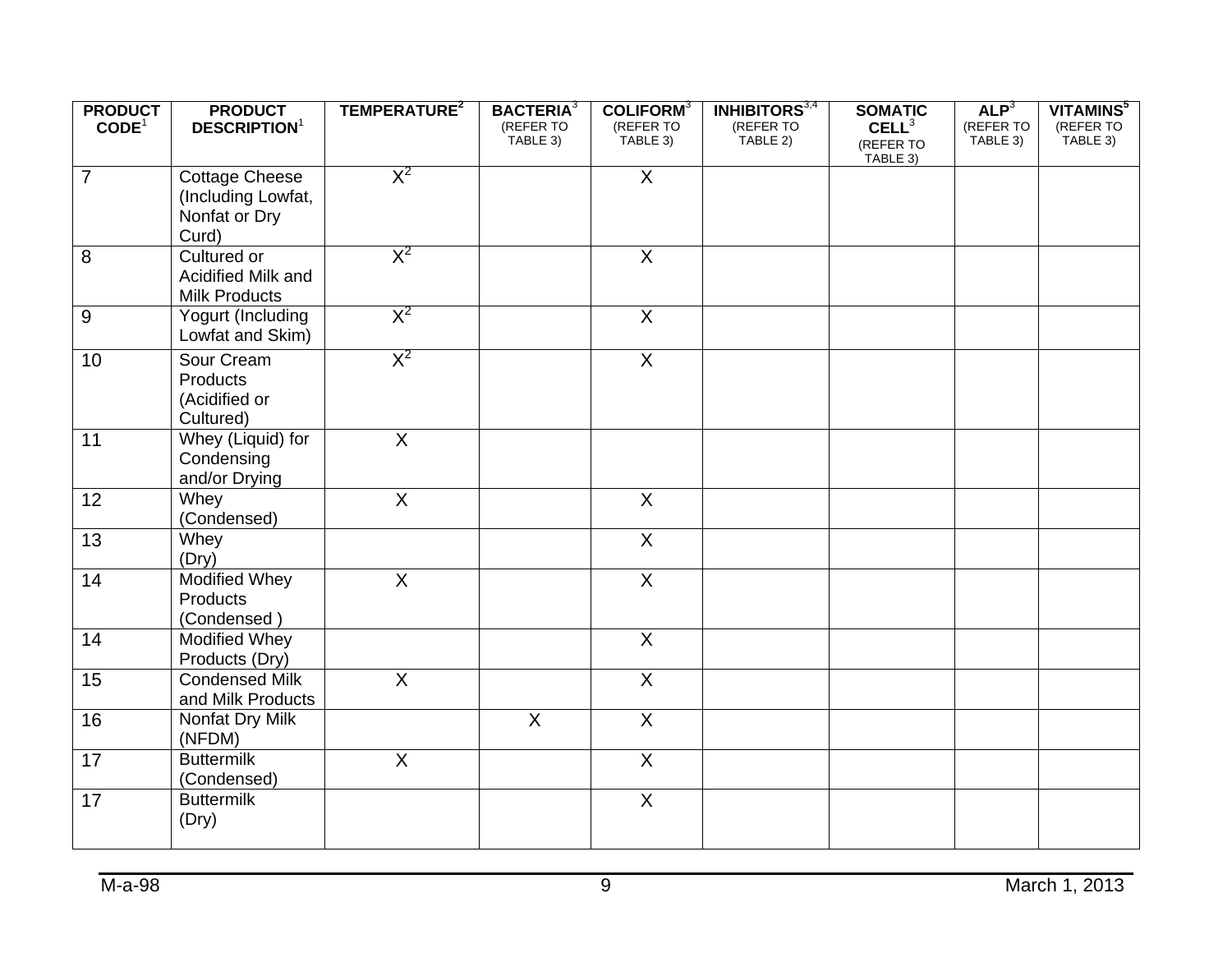| <b>PRODUCT</b><br>CODE <sup>1</sup> | <b>PRODUCT</b><br><b>DESCRIPTION</b> <sup>1</sup>                                                                             | TEMPERATURE <sup>2</sup> | <b>BACTERIA</b> <sup>3</sup><br>(REFER TO | COLIFORM <sup>3</sup><br>(REFER TO | <b>INHIBITORS</b> <sup>3,4</sup><br>(REFER TO | <b>SOMATIC</b><br>CELL <sup>3</sup> | ALP <sup>3</sup><br>(REFER TO | VITAMINS <sup>5</sup><br>(REFER TO |
|-------------------------------------|-------------------------------------------------------------------------------------------------------------------------------|--------------------------|-------------------------------------------|------------------------------------|-----------------------------------------------|-------------------------------------|-------------------------------|------------------------------------|
|                                     |                                                                                                                               |                          | TABLE 3)                                  | TABLE 3)                           | TABLE 2)                                      | (REFER TO<br>TABLE 3)               | TABLE 3)                      | TABLE 3)                           |
| 18                                  | Eggnog                                                                                                                        | $\overline{X}$           |                                           | $\overline{X}$                     |                                               |                                     |                               |                                    |
| 19                                  | Lactose Reduced<br>Milk and Milk<br>Products<br>(Fluid)                                                                       | $\overline{X}$           | $\overline{X}$                            | $\overline{X}$                     |                                               |                                     |                               | $\overline{X}$                     |
| 20                                  | Low-Sodium Milk<br>and Milk Products                                                                                          | $\overline{X}$           | $\overline{X}$                            | $\mathsf{X}$                       |                                               |                                     | Must Be<br><b>Studied</b>     | $\mathsf{X}$                       |
| $\overline{21}$                     | Milk and Milk<br>Products with<br>Added Safe and<br>Suitable Microbial<br>Organisms (Such<br>as Lactobacillus<br>acidophilus) | $\overline{X}$           |                                           | $\overline{X}$                     |                                               |                                     |                               | $\overline{X}$                     |
| 22                                  | Dry Milk and Milk<br>Products                                                                                                 |                          | $\overline{X}$                            | $\overline{X}$                     |                                               |                                     |                               |                                    |
| 23                                  | Anhydrous Milk<br>Fat                                                                                                         |                          |                                           | $\overline{X}$                     |                                               |                                     |                               |                                    |
| 24                                  | Cholesterol<br>Modified<br>Anhydrous Milk<br>Fat                                                                              |                          |                                           | $\overline{X}$                     |                                               |                                     |                               |                                    |
| 25                                  | Cholesterol<br><b>Modified Fluid</b><br><b>Milk Products</b>                                                                  | $\overline{X}$           |                                           | $\sf X$                            |                                               |                                     |                               |                                    |
| 26                                  | Cream<br>(Condensed)                                                                                                          | $\overline{X}$           |                                           | $\overline{X}$                     |                                               |                                     |                               |                                    |
| 26                                  | Cream<br>(Dry)                                                                                                                |                          | $\overline{X}$                            | $\overline{X}$                     |                                               |                                     |                               |                                    |
| 27                                  | <b>Blended Dry</b><br>Products                                                                                                |                          | $\overline{X}$                            | $\mathsf{X}$                       |                                               |                                     |                               |                                    |
| 28                                  | <b>Whey Cream</b>                                                                                                             | $\mathsf X$              |                                           | $\sf X$                            |                                               |                                     |                               |                                    |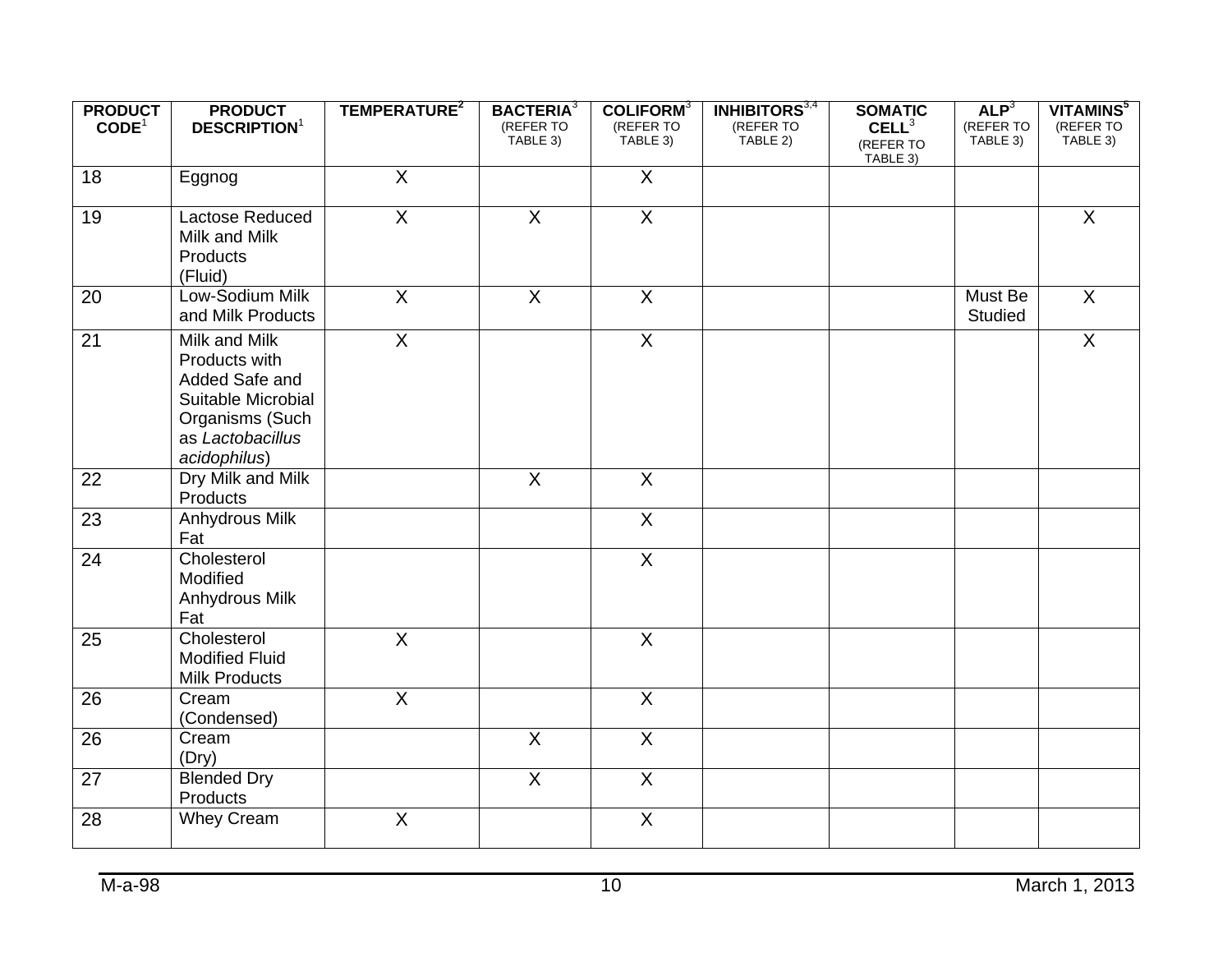| <b>PRODUCT</b><br>CODE <sup>1</sup> | <b>PRODUCT</b><br><b>DESCRIPTION</b> <sup>1</sup>                                                                                                                                                                                | TEMPERATURE <sup>2</sup> | <b>BACTERIA</b> <sup>3</sup><br>(REFER TO<br>TABLE 3) | COLIFORM <sup>3</sup><br>(REFER TO | <b>INHIBITORS</b> <sup>3,4</sup><br>(REFER TO<br>TABLE 2) | <b>SOMATIC</b><br>CELL <sup>3</sup> | ALP <sup>3</sup><br>(REFER TO | VITAMINS <sup>5</sup><br>(REFER TO<br>TABLE 3) |
|-------------------------------------|----------------------------------------------------------------------------------------------------------------------------------------------------------------------------------------------------------------------------------|--------------------------|-------------------------------------------------------|------------------------------------|-----------------------------------------------------------|-------------------------------------|-------------------------------|------------------------------------------------|
|                                     |                                                                                                                                                                                                                                  |                          |                                                       | TABLE 3)                           |                                                           | (REFER TO<br>TABLE 3)               | TABLE 3)                      |                                                |
| 29                                  | Whey Cream and<br>Cream Blends                                                                                                                                                                                                   | $\overline{X}$           |                                                       | $\overline{X}$                     |                                                           |                                     |                               |                                                |
| 30                                  | Grade "A"<br>Lactose<br>(Dry)                                                                                                                                                                                                    |                          |                                                       | $\overline{X}$                     |                                                           |                                     |                               |                                                |
| 31                                  | Raw Goat Milk-<br>Dairy Farm                                                                                                                                                                                                     | $\sf X$                  | $\sf X$                                               |                                    | $X^8$                                                     | $\overline{X}$                      |                               |                                                |
| 31                                  | Raw Commingled<br>Goat Milk for<br>Pasteurization/UP<br>/Aseptic<br>Processing and<br>Packaging-Plant<br>(NOTE: Includes<br>raw milk from a<br>single source that<br>is not commingled<br>with other<br>producer's raw<br>milk.) | $\overline{X}$           | $\overline{X}$                                        |                                    | $X^8$                                                     |                                     |                               |                                                |
| 32                                  | <b>Pasteurized Goat</b><br>Milk and Milk<br>Products<br>(Including<br>Flavored)                                                                                                                                                  | $\overline{X}$           | $\overline{X}$                                        | $\overline{X}$                     | $X^7$                                                     |                                     | $\overline{X}$                |                                                |
| 33                                  | <b>Cultured Goat</b><br>Milk and Milk<br>Products                                                                                                                                                                                | $X^2$                    |                                                       | $\overline{X}$                     |                                                           |                                     |                               |                                                |
| 34                                  | <b>Condensed Goat</b><br>Milk and Milk<br>Products                                                                                                                                                                               | $\overline{X}$           |                                                       | $\overline{X}$                     |                                                           |                                     |                               |                                                |
| 34                                  | Dry Goat Milk and<br><b>Milk Products</b>                                                                                                                                                                                        |                          | $\overline{X}$                                        | $\overline{X}$                     |                                                           |                                     |                               |                                                |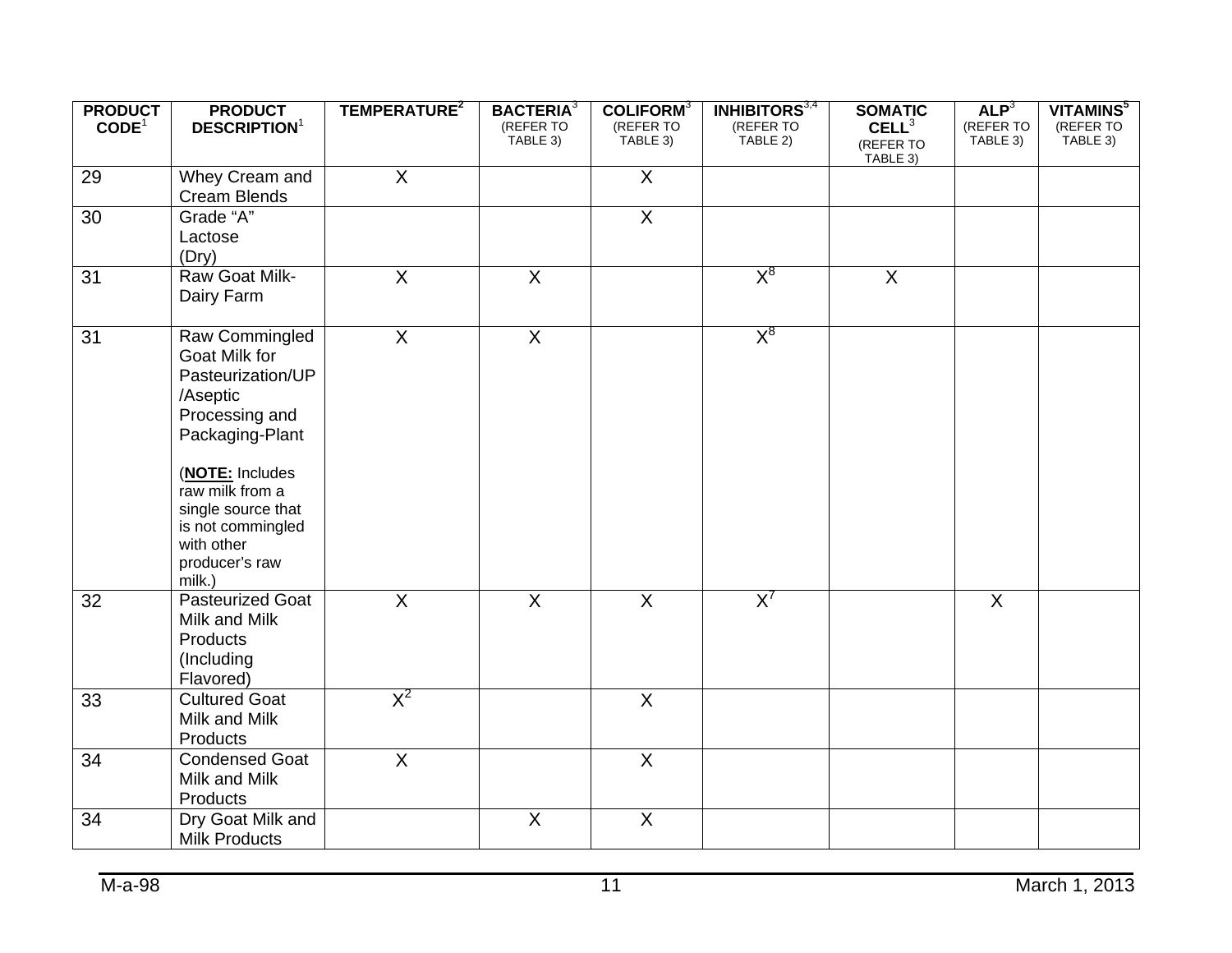| TABLE 3)<br>TABLE 3)<br>TABLE 3)<br>TABLE 2)<br>TABLE 3)<br>(REFER TO<br>TABLE 3)<br>$X^{7,13}$<br>$\overline{X}$<br>$\overline{X}$<br>$\overline{X}$<br>35<br>Ultra-Pasteurized<br>Goat Milk and<br><b>Milk Products</b><br>36<br><b>Aseptic Goat Milk</b><br>and Milk Products<br>$X^9$<br>$\overline{X}$<br>$\overline{X}$<br>$\overline{X}$<br>37<br>Raw Sheep Milk- | <b>PRODUCT</b>    | <b>PRODUCT</b>                  | TEMPERATURE <sup>2</sup> | <b>BACTERIA</b> <sup>3</sup> | COLIFORM <sup>3</sup> | <b>INHIBITORS</b> <sup>3,4</sup> | <b>SOMATIC</b> | ALP <sup>3</sup> | VITAMINS <sup>5</sup> |
|--------------------------------------------------------------------------------------------------------------------------------------------------------------------------------------------------------------------------------------------------------------------------------------------------------------------------------------------------------------------------|-------------------|---------------------------------|--------------------------|------------------------------|-----------------------|----------------------------------|----------------|------------------|-----------------------|
|                                                                                                                                                                                                                                                                                                                                                                          | CODE <sup>1</sup> | <b>DESCRIPTION</b> <sup>1</sup> |                          | (REFER TO                    | (REFER TO             | (REFER TO                        | $CELL^3$       | (REFER TO        | (REFER TO             |
|                                                                                                                                                                                                                                                                                                                                                                          |                   |                                 |                          |                              |                       |                                  |                |                  |                       |
|                                                                                                                                                                                                                                                                                                                                                                          |                   |                                 |                          |                              |                       |                                  |                |                  |                       |
|                                                                                                                                                                                                                                                                                                                                                                          |                   |                                 |                          |                              |                       |                                  |                |                  |                       |
|                                                                                                                                                                                                                                                                                                                                                                          |                   |                                 |                          |                              |                       |                                  |                |                  |                       |
|                                                                                                                                                                                                                                                                                                                                                                          |                   |                                 |                          |                              |                       |                                  |                |                  |                       |
|                                                                                                                                                                                                                                                                                                                                                                          |                   |                                 |                          |                              |                       |                                  |                |                  |                       |
|                                                                                                                                                                                                                                                                                                                                                                          |                   |                                 |                          |                              |                       |                                  |                |                  |                       |
|                                                                                                                                                                                                                                                                                                                                                                          |                   |                                 |                          |                              |                       |                                  |                |                  |                       |
|                                                                                                                                                                                                                                                                                                                                                                          |                   |                                 |                          |                              |                       |                                  |                |                  |                       |
|                                                                                                                                                                                                                                                                                                                                                                          |                   | Dairy Farm                      |                          |                              |                       |                                  |                |                  |                       |
| X <sup>9</sup><br>$\overline{X}$<br>$\overline{X}$<br>37<br>Raw Commingled                                                                                                                                                                                                                                                                                               |                   |                                 |                          |                              |                       |                                  |                |                  |                       |
| Sheep Milk for                                                                                                                                                                                                                                                                                                                                                           |                   |                                 |                          |                              |                       |                                  |                |                  |                       |
| Pasteurization/UP                                                                                                                                                                                                                                                                                                                                                        |                   |                                 |                          |                              |                       |                                  |                |                  |                       |
| /Aseptic                                                                                                                                                                                                                                                                                                                                                                 |                   |                                 |                          |                              |                       |                                  |                |                  |                       |
| Processing and                                                                                                                                                                                                                                                                                                                                                           |                   |                                 |                          |                              |                       |                                  |                |                  |                       |
| Packaging-Plant                                                                                                                                                                                                                                                                                                                                                          |                   |                                 |                          |                              |                       |                                  |                |                  |                       |
|                                                                                                                                                                                                                                                                                                                                                                          |                   |                                 |                          |                              |                       |                                  |                |                  |                       |
| (NOTE: Includes                                                                                                                                                                                                                                                                                                                                                          |                   |                                 |                          |                              |                       |                                  |                |                  |                       |
| raw milk from a                                                                                                                                                                                                                                                                                                                                                          |                   |                                 |                          |                              |                       |                                  |                |                  |                       |
| single source that                                                                                                                                                                                                                                                                                                                                                       |                   |                                 |                          |                              |                       |                                  |                |                  |                       |
| is not commingled                                                                                                                                                                                                                                                                                                                                                        |                   |                                 |                          |                              |                       |                                  |                |                  |                       |
| with other                                                                                                                                                                                                                                                                                                                                                               |                   |                                 |                          |                              |                       |                                  |                |                  |                       |
| producer's raw                                                                                                                                                                                                                                                                                                                                                           |                   |                                 |                          |                              |                       |                                  |                |                  |                       |
| milk.)                                                                                                                                                                                                                                                                                                                                                                   |                   |                                 |                          |                              |                       |                                  |                |                  |                       |
| $\overline{X}$<br>$\overline{X}$<br>$\overline{X}$<br>Pasteurized<br>Must Be<br>Must Be<br>38                                                                                                                                                                                                                                                                            |                   |                                 |                          |                              |                       |                                  |                |                  |                       |
| Sheep Milk and<br>Studied<br>Studied                                                                                                                                                                                                                                                                                                                                     |                   |                                 |                          |                              |                       |                                  |                |                  |                       |
| <b>Milk Products</b>                                                                                                                                                                                                                                                                                                                                                     |                   |                                 |                          |                              |                       |                                  |                |                  |                       |
| $X^2$<br>$\overline{X}$<br><b>Cultured Sheep</b><br>39                                                                                                                                                                                                                                                                                                                   |                   |                                 |                          |                              |                       |                                  |                |                  |                       |
| Milk and Milk                                                                                                                                                                                                                                                                                                                                                            |                   |                                 |                          |                              |                       |                                  |                |                  |                       |
| Products                                                                                                                                                                                                                                                                                                                                                                 |                   |                                 |                          |                              |                       |                                  |                |                  |                       |
| $\overline{X}$<br>$\overline{X}$<br>40<br>Concentrated                                                                                                                                                                                                                                                                                                                   |                   |                                 |                          |                              |                       |                                  |                |                  |                       |
| <b>Raw Milk</b>                                                                                                                                                                                                                                                                                                                                                          |                   |                                 |                          |                              |                       |                                  |                |                  |                       |
| Products for                                                                                                                                                                                                                                                                                                                                                             |                   |                                 |                          |                              |                       |                                  |                |                  |                       |
| Pasteurization                                                                                                                                                                                                                                                                                                                                                           |                   |                                 |                          |                              |                       |                                  |                |                  |                       |
| $\overline{X}$<br>$\mathsf{X}$<br>$\sf X$<br>41<br>Concentrated                                                                                                                                                                                                                                                                                                          |                   |                                 |                          |                              |                       |                                  |                |                  |                       |
| Pasteurized Milk                                                                                                                                                                                                                                                                                                                                                         |                   |                                 |                          |                              |                       |                                  |                |                  |                       |
| Products                                                                                                                                                                                                                                                                                                                                                                 |                   |                                 |                          |                              |                       |                                  |                |                  |                       |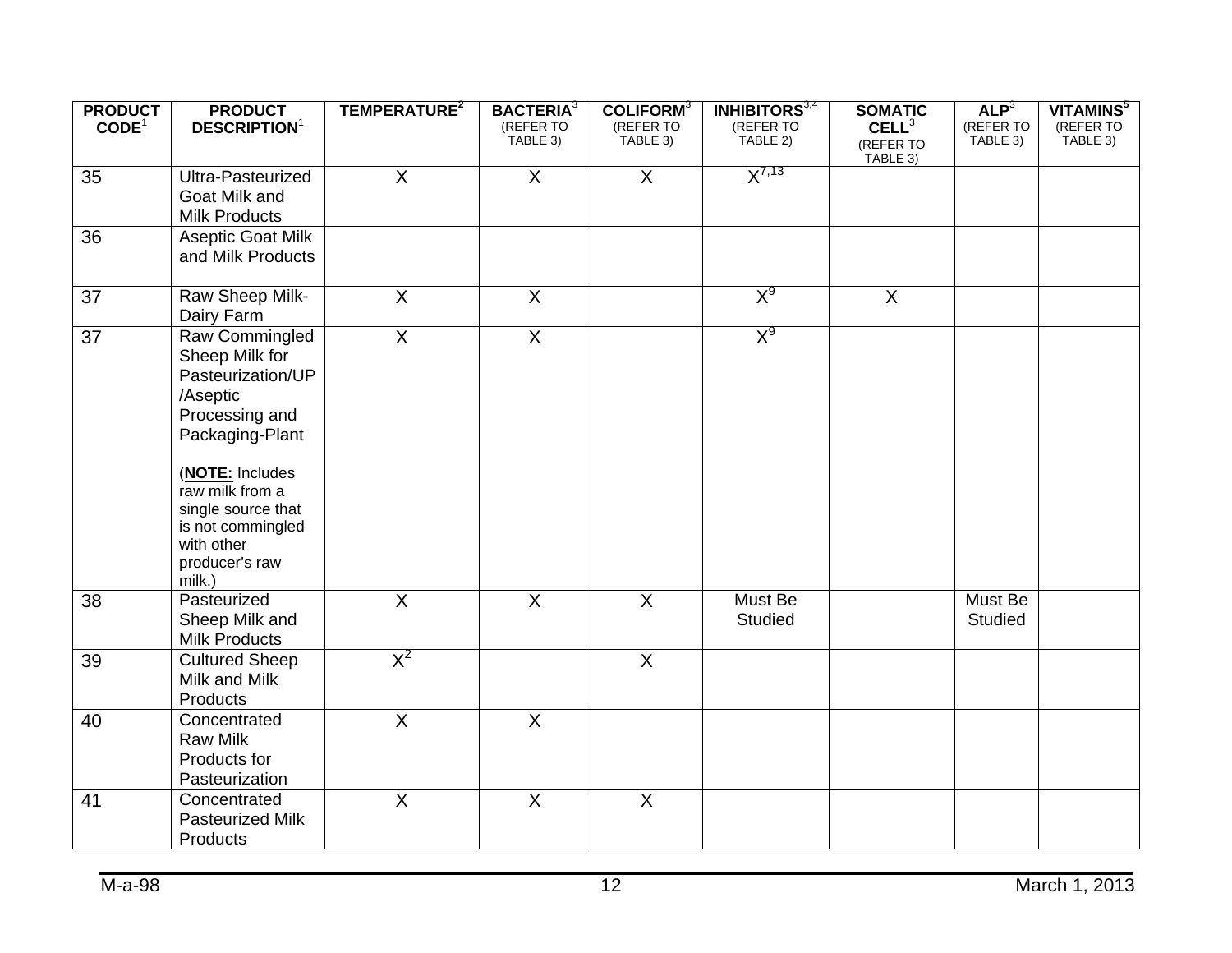| <b>PRODUCT</b>    | <b>PRODUCT</b>                                   | TEMPERATURE <sup>2</sup> | <b>BACTERIA</b> <sup>3</sup> | COLIFORM <sup>3</sup> | <b>INHIBITORS</b> <sup>3,4</sup> | <b>SOMATIC</b>                 | ALP <sup>3</sup>      | VITAMINS <sup>5</sup> |
|-------------------|--------------------------------------------------|--------------------------|------------------------------|-----------------------|----------------------------------|--------------------------------|-----------------------|-----------------------|
| CODE <sup>1</sup> | <b>DESCRIPTION</b> <sup>1</sup>                  |                          | (REFER TO<br>TABLE 3)        | (REFER TO<br>TABLE 3) | (REFER TO<br>TABLE 2)            | CELL <sup>3</sup><br>(REFER TO | (REFER TO<br>TABLE 3) | (REFER TO<br>TABLE 3) |
|                   |                                                  |                          |                              |                       |                                  | TABLE 3)                       |                       |                       |
| 42                | Ultra-filtered                                   | $\overline{X}$           | $\overline{X}$               | $\overline{X}$        |                                  |                                |                       |                       |
|                   | Permeate from<br><b>Milk</b>                     |                          |                              |                       |                                  |                                |                       |                       |
| 43                | Ultra-filtered                                   | $\overline{X}$           |                              | $\overline{X}$        |                                  |                                |                       |                       |
|                   | Permeate from                                    |                          |                              |                       |                                  |                                |                       |                       |
|                   | Whey                                             |                          |                              |                       |                                  |                                |                       |                       |
| 44                | Raw Water                                        | $\mathsf{X}$             | $\overline{X}$               |                       | $X^{10}$                         | $\overline{X}$                 |                       |                       |
|                   | Buffalo Milk -                                   |                          |                              |                       |                                  |                                |                       |                       |
|                   | Dairy Farm                                       |                          |                              |                       |                                  |                                |                       |                       |
| 44                | Raw Commingled<br><b>Water Buffalo</b>           | $\overline{X}$           | $\overline{X}$               |                       | $X^{10}$                         |                                |                       |                       |
|                   | Milk for                                         |                          |                              |                       |                                  |                                |                       |                       |
|                   | Pasteurization/UP                                |                          |                              |                       |                                  |                                |                       |                       |
|                   | /Aseptic                                         |                          |                              |                       |                                  |                                |                       |                       |
|                   | Processing and                                   |                          |                              |                       |                                  |                                |                       |                       |
|                   | Packaging-Plant                                  |                          |                              |                       |                                  |                                |                       |                       |
|                   | (NOTE: Includes                                  |                          |                              |                       |                                  |                                |                       |                       |
|                   | raw milk from a<br>single source that            |                          |                              |                       |                                  |                                |                       |                       |
|                   | is not commingled                                |                          |                              |                       |                                  |                                |                       |                       |
|                   | with other                                       |                          |                              |                       |                                  |                                |                       |                       |
|                   | producer's raw                                   |                          |                              |                       |                                  |                                |                       |                       |
| 45                | milk.)<br>Pasteurized                            | $\overline{X}$           | $\overline{X}$               | $\overline{X}$        | Must Be                          |                                | Must Be               |                       |
|                   | <b>Water Buffalo</b>                             |                          |                              |                       | <b>Studied</b>                   |                                | Studied               |                       |
|                   | Milk and Milk                                    |                          |                              |                       |                                  |                                |                       |                       |
|                   | Products                                         |                          |                              |                       |                                  |                                |                       |                       |
|                   |                                                  |                          |                              |                       |                                  |                                |                       |                       |
| 46                | <b>Cultured Water</b><br><b>Buffalo Milk and</b> | $X^2$                    |                              | $\overline{X}$        |                                  |                                |                       |                       |
|                   | <b>Milk Products</b>                             |                          |                              |                       |                                  |                                |                       |                       |
| 47                | Raw Camel Milk-                                  | $\overline{X}$           | $\overline{X}$               |                       | $X^{11}$                         | Must Be                        |                       |                       |
|                   | Dairy Farm                                       |                          |                              |                       |                                  | <b>Studied</b>                 |                       |                       |
|                   |                                                  |                          |                              |                       |                                  |                                |                       |                       |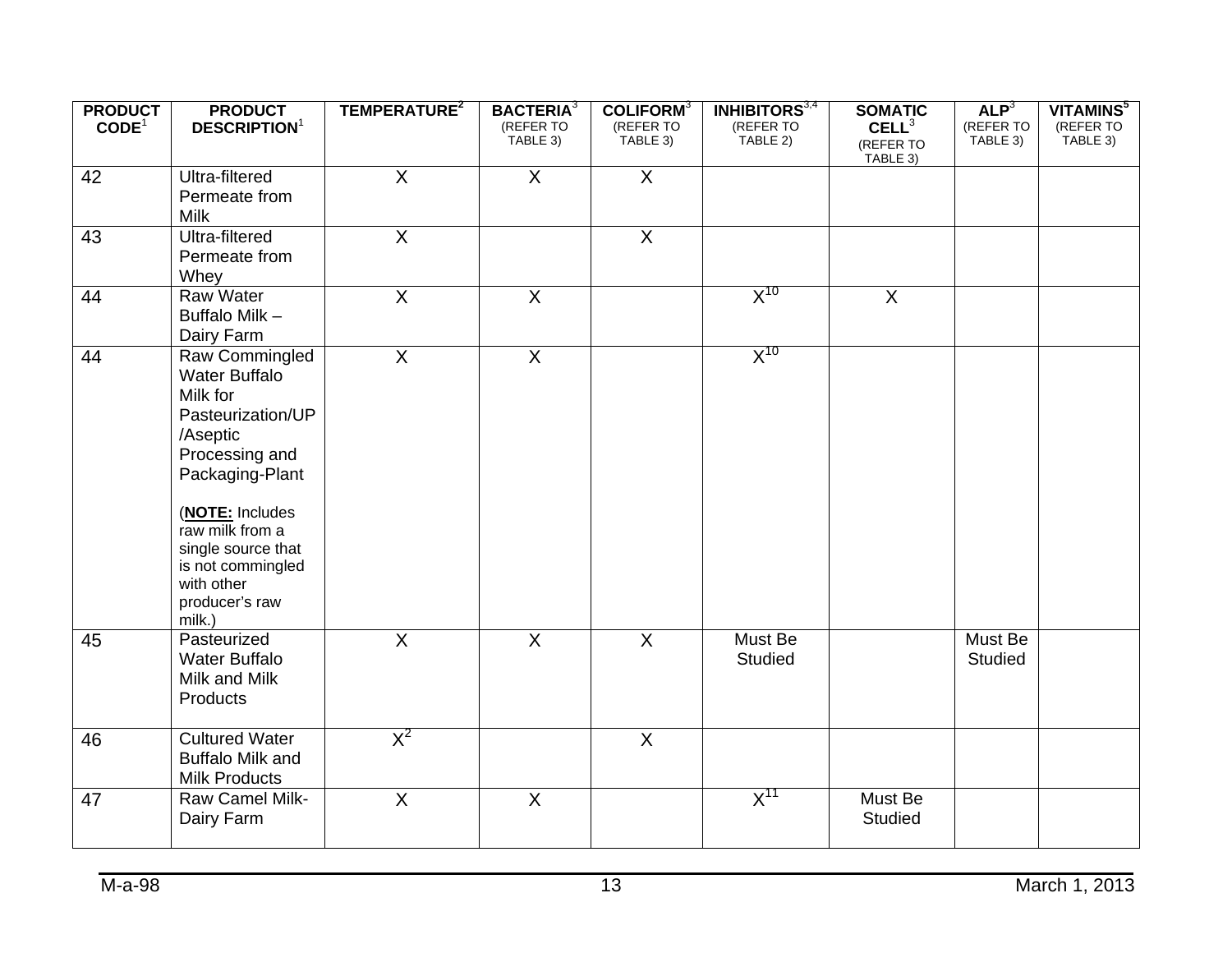| <b>PRODUCT</b><br>CODE <sup>1</sup> | <b>PRODUCT</b><br><b>DESCRIPTION</b> <sup>1</sup>                                                                                                                                                                             | TEMPERATURE <sup>2</sup> | <b>BACTERIA</b> <sup>3</sup><br>(REFER TO<br>TABLE 3) | COLIFORM <sup>3</sup><br>(REFER TO<br>TABLE 3) | <b>INHIBITORS</b> $3,4$<br>(REFER TO<br>TABLE 2) | <b>SOMATIC</b><br>CELL <sup>3</sup><br>(REFER TO | ALP <sup>3</sup><br>(REFER TO<br>TABLE 3) | VITAMINS <sup>5</sup><br>(REFER TO<br>TABLE 3) |
|-------------------------------------|-------------------------------------------------------------------------------------------------------------------------------------------------------------------------------------------------------------------------------|--------------------------|-------------------------------------------------------|------------------------------------------------|--------------------------------------------------|--------------------------------------------------|-------------------------------------------|------------------------------------------------|
| 47                                  | <b>Raw Camel Milk</b><br>for<br>Pasteurization/<br>UP/Aseptic<br>Processing and<br>Packaging-Plant<br>(NOTE: Includes<br>raw milk from a<br>single source that<br>is not commingled<br>with other<br>producer's raw<br>milk.) | X                        | X                                                     |                                                | $X^{11}$                                         | TABLE 3)                                         |                                           |                                                |
| 48                                  | Pasteurized<br>Camel Milk and<br><b>Milk Products</b>                                                                                                                                                                         | X                        | $\sf X$                                               | X                                              | Must Be<br>Studied                               |                                                  | Must Be<br><b>Studied</b>                 |                                                |
| 49                                  | <b>Cultured Camel</b><br>Milk and Milk<br><b>Products</b>                                                                                                                                                                     | $X^2$                    |                                                       | $\sf X$                                        |                                                  |                                                  |                                           |                                                |

1 - Product Codes from the IMS List and Page 2 of FORM FDA 2359i-Interstate Milk Shipper's Report .

- 2 Section 6-The Examination of Milk and Milk Products, Section 7-Standards for Grade "A" Milk and Milk Products, Table 1- Chemical, Physical, Bacteriological and Temperature Standards, and Items 18r-Cooling of Raw Milk and 17p-Cooling of Milk and Milk Products of the PMO.
- 3 Section 6-The Examination of Milk and Milk Products and Section 7-Standards for Grade "A" Milk and Milk Products, Table 1-Chemical, Physical, Bacteriological and Temperature Standards of the PMO; and M-I-02-8.
- 4 M-a-85 (Current Revision); M-I-96-10 (Current Revision); and M-I-02-8.
- 5 Section 6-The Examination of Milk and Milk Products and Appendix O-Vitamin Fortification of Fluid Milk Products of the PMO.
- 6 Charm® *B. stearothermophilus* Tablet Disk Assay, Charm® II Tablet Beta Lactam Test (Competitive Assay), Charm® II Test for Cloxacillin in Milk (Competitive Assay), and Delvotest P 5 Pack (Reader and Visual)-(M-I-98-3).
- 7 Delvotest P 5 Pack (Visual)-(M-I-99-3).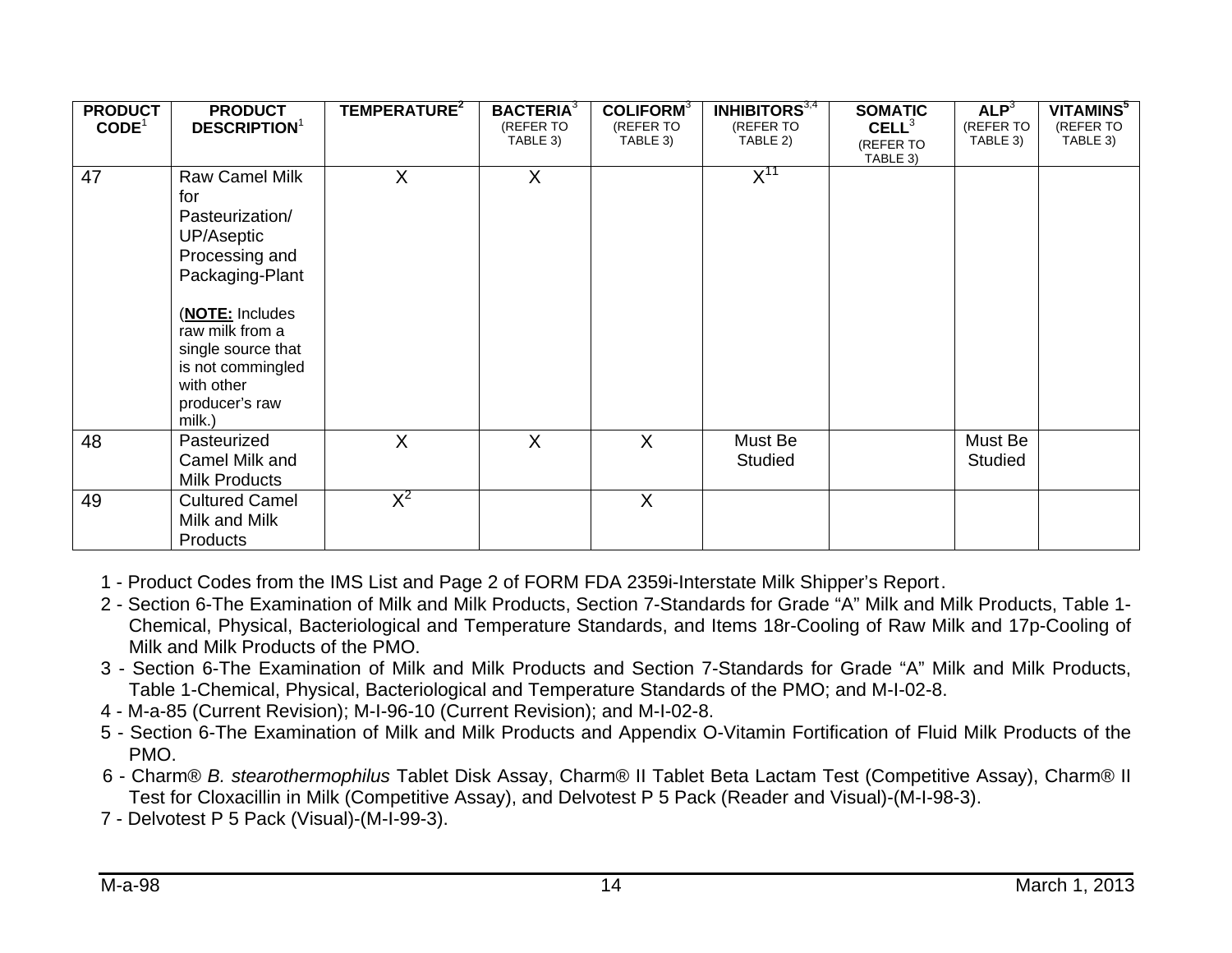- 8 Charm® *B. stearothermophilus* Tablet Disk Assay, Charm® II Tablet Beta Lactam Test (Sequential Assay), Charm® SL Beta Lactam-(M-I-03-3), and Delvo Test P/Delvotest P MINI are acceptable for testing raw, commingled goat milk.
- 9 The Charm® SL Beta Lactam Test is acceptable for testing raw, commingled sheep milk-(M-I-09-7).
- 10 -The Charm® SL Beta Lactam Test, Delvotest P/Delvotest P MINI, and Delvotest SP/ Delvotest SP MINI are acceptable for testing raw, commingled water buffalo milk-(M-I-09-6).
- 11-The IDEXX New Snap Beta Lactam Test is acceptable for testing raw, commingled camel milk-(M-I-12-13).
- 12-Not applicable to Ultra-Pasteurized chocolate milk with added stabilizers.
- 13-Not applicable to Ultra-Pasteurized goat milk and milk products with added stabilizers.
	- **ALP:** Alkaline Phosphatase Enzyme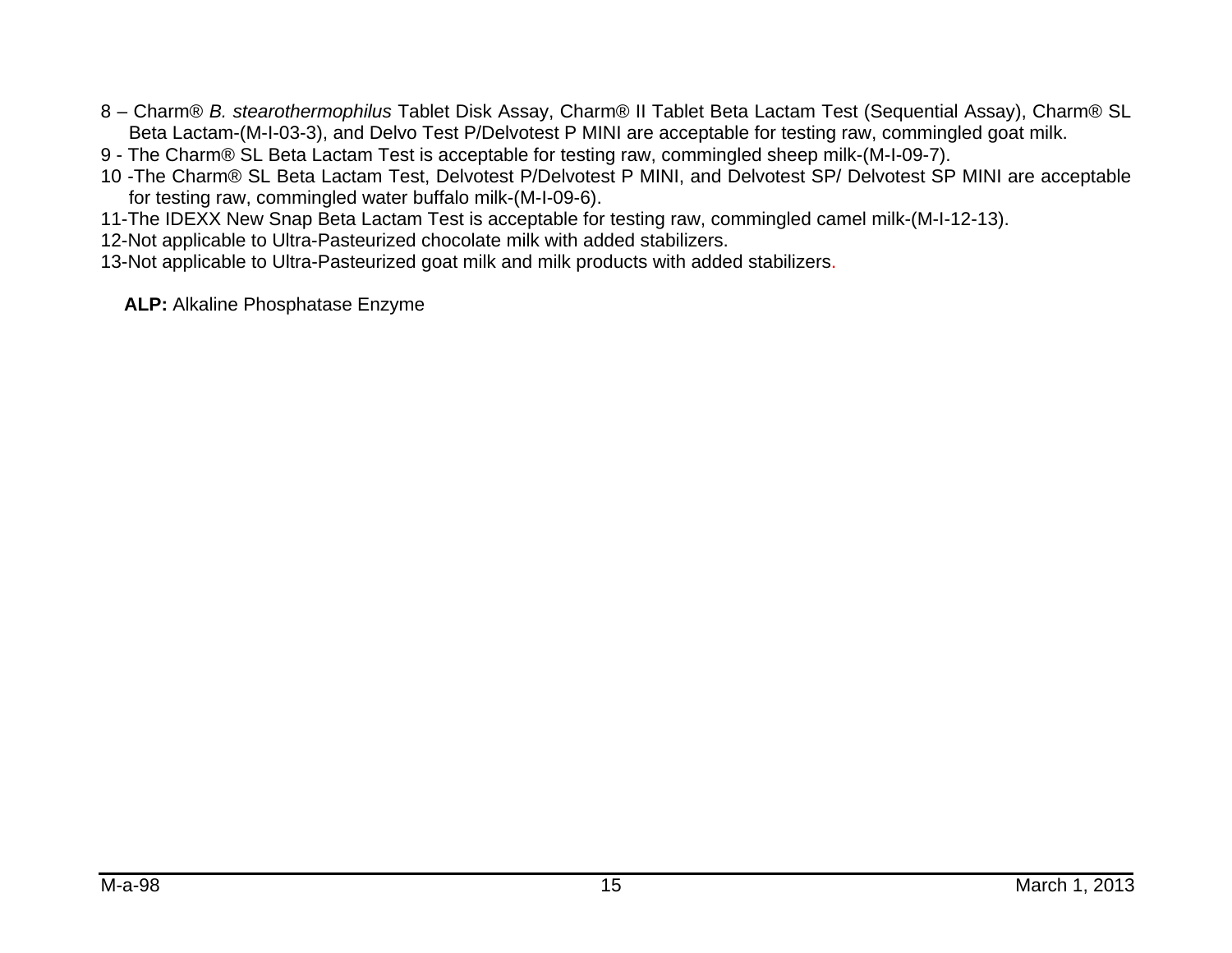#### **TABLE 2. GRADE "A' MILK AND MILK PRODUCTS ANIMAL DRUG RESIDUE REQUIRED PMO LABORATORY TESTING**

| <b>BETA LACTAM</b><br><b>SCREENING</b><br>TEST <sup>1-LABORATORY</sup><br>PROCEDURE CODES                      | <b>RAW</b><br><b>COW</b><br><b>MILK</b> | <b>RAW</b><br><b>GOAT</b><br><b>MILK</b> | <b>RAW</b><br><b>SHEEP</b><br><b>MILK</b> | <b>RAW</b><br><b>WATER</b><br><b>BUFFALO</b><br><b>MILK</b> | <b>RAW</b><br><b>CAMEL</b><br><b>MILK</b> | PAST./<br><b>UP</b><br><b>WHOLE</b><br><b>WHITE</b><br><b>MILK</b> | <b>PAST./UP</b><br><b>OTHER</b><br><b>WHITE</b><br><b>MILK</b><br>(ALL FAT<br>LEVELS) | PAST./<br><b>UP</b><br><b>WHITE</b><br><b>SKIM</b><br><b>MILK</b> | <b>PAST./UP</b><br><b>CHOCOLATE</b><br><b>MILK</b><br>(ALL FAT<br>LEVELS) | PAST.<br>$\frac{1}{2}$ & $\frac{1}{2}$<br><b>AND</b><br><b>CREAM</b><br>(ALL FAT<br>LEVELS) | PAST./<br><b>UP</b><br><b>GOAT</b><br><b>MILK</b> |
|----------------------------------------------------------------------------------------------------------------|-----------------------------------------|------------------------------------------|-------------------------------------------|-------------------------------------------------------------|-------------------------------------------|--------------------------------------------------------------------|---------------------------------------------------------------------------------------|-------------------------------------------------------------------|---------------------------------------------------------------------------|---------------------------------------------------------------------------------------------|---------------------------------------------------|
| CHARM® B.<br>stearother-<br>mophilus TABLET<br>DISK ASSAY <sup>9-B2</sup>                                      | $\sf X$                                 | X                                        |                                           |                                                             |                                           | $\mathsf{X}$                                                       | X                                                                                     | X                                                                 |                                                                           |                                                                                             |                                                   |
| <b>CHARM® II</b><br><b>TABLET BETA</b><br><b>LACTAM TEST</b><br>(COMPETITIVE<br>$ASSAY)^{9-C2}$                | $\sf X$                                 |                                          |                                           |                                                             |                                           | $\sf X$                                                            | X                                                                                     | $\sf X$                                                           |                                                                           |                                                                                             |                                                   |
| <b>CHARM® II</b><br><b>TABLET BETA</b><br><b>LACTAM TEST</b><br>(SEQUENTIAL<br>$ASSAY)^{9-C3}$                 | X                                       | $\mathsf{X}$                             |                                           |                                                             |                                           |                                                                    |                                                                                       |                                                                   |                                                                           |                                                                                             |                                                   |
| <b>CHARM® II</b><br><b>TABLET BETA</b><br><b>LACTAM TEST</b><br>(QUANTITATIVE<br>$ASSAY)^{9-C4}$               | X                                       |                                          |                                           |                                                             |                                           |                                                                    |                                                                                       |                                                                   |                                                                           |                                                                                             |                                                   |
| <b>CHARM® II TEST</b><br><b>FOR</b><br><b>CLOXACILLIN IN</b><br><b>MILK</b><br>(COMPETITIVE<br>$ASSAY)^{9-C9}$ | $\sf X$                                 |                                          |                                           |                                                             |                                           | $\sf X$                                                            |                                                                                       |                                                                   |                                                                           |                                                                                             |                                                   |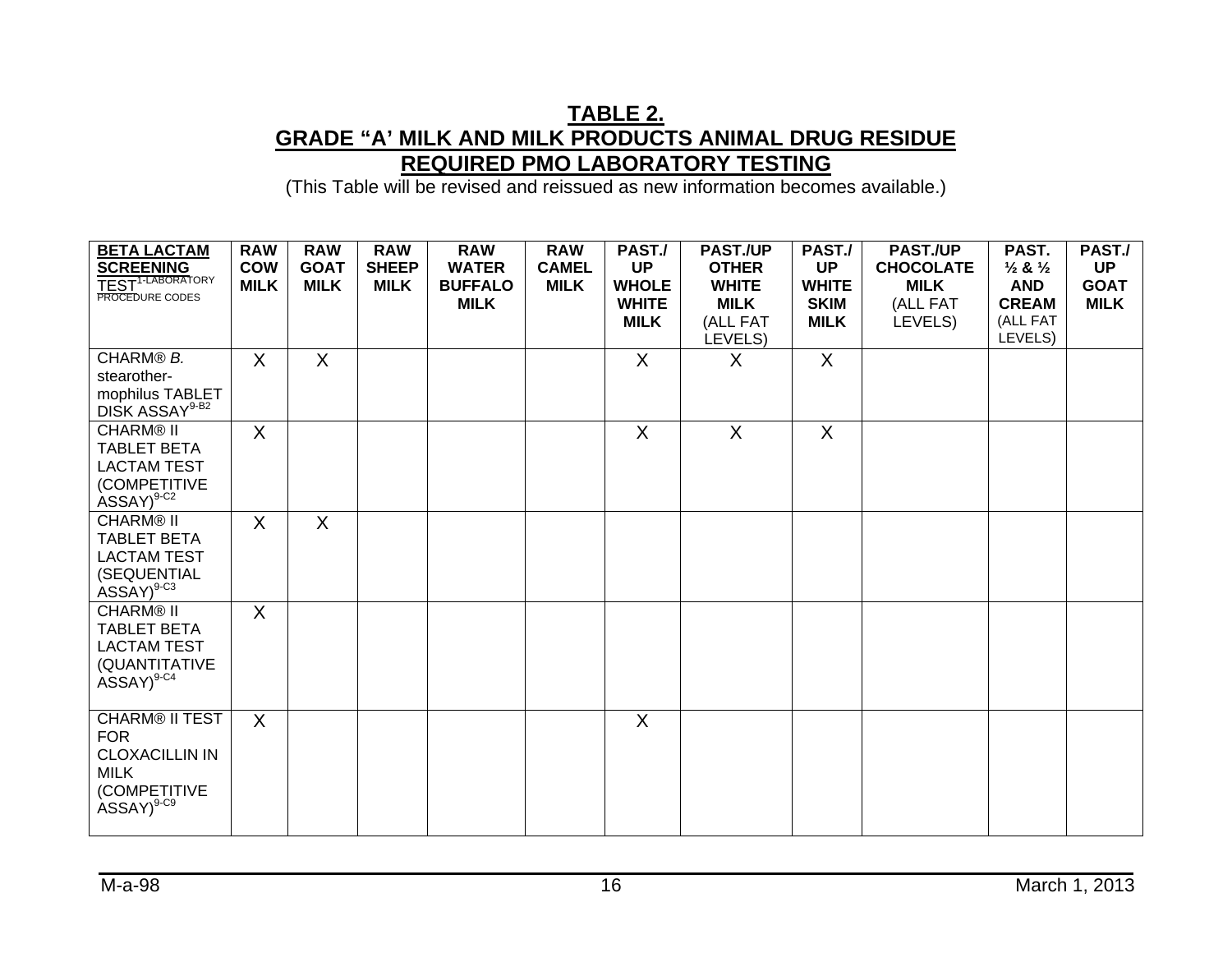| <b>BETA LACTAM</b><br><b>SCREENING</b><br>TEST <sup>1-LABORATORY</sup><br>PROCEDURE CODES   | <b>RAW</b><br><b>COW</b><br><b>MILK</b> | <b>RAW</b><br><b>GOAT</b><br><b>MILK</b> | <b>RAW</b><br><b>SHEEP</b><br><b>MILK</b> | <b>RAW</b><br><b>WATER</b><br><b>BUFFALO</b><br><b>MILK</b> | <b>RAW</b><br><b>CAMEL</b><br><b>MILK</b> | PAST./<br><b>UP</b><br><b>WHOLE</b><br><b>WHITE</b><br><b>MILK</b> | <b>PAST./UP</b><br><b>OTHER</b><br><b>WHITE</b><br><b>MILK</b><br>(ALL FAT<br>LEVELS) | PAST./<br><b>UP</b><br><b>WHITE</b><br><b>SKIM</b><br><b>MILK</b> | <b>PAST./UP</b><br><b>CHOCOLATE</b><br><b>MILK</b><br>(ALL FAT<br>LEVELS) | PAST.<br>$\frac{1}{2}$ & $\frac{1}{2}$<br><b>AND</b><br><b>CREAM</b><br>(ALL FAT<br>LEVELS) | PAST./<br><b>UP</b><br><b>GOAT</b><br><b>MILK</b> |
|---------------------------------------------------------------------------------------------|-----------------------------------------|------------------------------------------|-------------------------------------------|-------------------------------------------------------------|-------------------------------------------|--------------------------------------------------------------------|---------------------------------------------------------------------------------------|-------------------------------------------------------------------|---------------------------------------------------------------------------|---------------------------------------------------------------------------------------------|---------------------------------------------------|
| <b>CHARM SL BETA</b><br>LACTAM TEST <sup>9-</sup><br>C <sub>13</sub>                        | $\mathsf{X}$                            | $\mathsf{X}$                             | $\sf X$                                   | $\sf X$                                                     |                                           |                                                                    |                                                                                       |                                                                   |                                                                           |                                                                                             |                                                   |
| <b>CHARM® SL6</b><br><b>BETA LACTAM</b><br>$TEST9-C14$                                      | $\mathsf{X}$                            |                                          |                                           |                                                             |                                           |                                                                    |                                                                                       |                                                                   |                                                                           |                                                                                             |                                                   |
| CHARM® 3 SL3<br><b>BETA LACTAM</b><br>$TEST9-C15$                                           | $\mathsf{X}$                            |                                          |                                           |                                                             |                                           |                                                                    |                                                                                       |                                                                   |                                                                           |                                                                                             |                                                   |
| <b>CHARM®</b><br><b>FLUSLBL</b><br><b>FLUNIXIN AND</b><br><b>BETA LACTAM</b><br>$TEST9-C16$ | $\overline{X}$                          |                                          |                                           |                                                             |                                           |                                                                    |                                                                                       |                                                                   |                                                                           |                                                                                             |                                                   |
| DELVOTEST P 5<br><b>PACK</b><br>$(READER)^{9-D3}$                                           | X                                       |                                          |                                           |                                                             |                                           | X                                                                  | $\mathsf{X}$                                                                          | X                                                                 |                                                                           |                                                                                             |                                                   |
| <b>DELVOTEST P5</b><br>PACK (VISUAL) <sup>9-</sup>                                          | X                                       | X                                        |                                           |                                                             |                                           | X                                                                  | X                                                                                     | X                                                                 | X                                                                         | $\sf X$                                                                                     | X                                                 |
| <b>DELVOTEST P/</b><br><b>DELVOTEST P</b><br>$MINI9-D1$                                     | $\overline{X}$                          | $\sf X$                                  |                                           | $\overline{X}$                                              |                                           |                                                                    | $\overline{X}$                                                                        |                                                                   |                                                                           |                                                                                             |                                                   |
| DELVOTEST SP/<br><b>DELVOTEST SP</b><br>$MINI9-D1$                                          | X                                       | X                                        |                                           | $\overline{\mathsf{x}}$                                     |                                           |                                                                    |                                                                                       |                                                                   |                                                                           |                                                                                             |                                                   |
| <b>NEW SNAP®</b><br><b>BETA LACTAM</b><br>TEST KIT <sup>9-11</sup>                          | $\mathsf{X}$                            |                                          |                                           |                                                             | $\sf X$                                   |                                                                    |                                                                                       |                                                                   |                                                                           |                                                                                             |                                                   |
| <b>BETASTAR®</b><br><b>BETA LACTAM</b><br>$TEST9-N1$                                        | $\mathsf{X}$                            |                                          |                                           |                                                             |                                           |                                                                    |                                                                                       |                                                                   |                                                                           |                                                                                             |                                                   |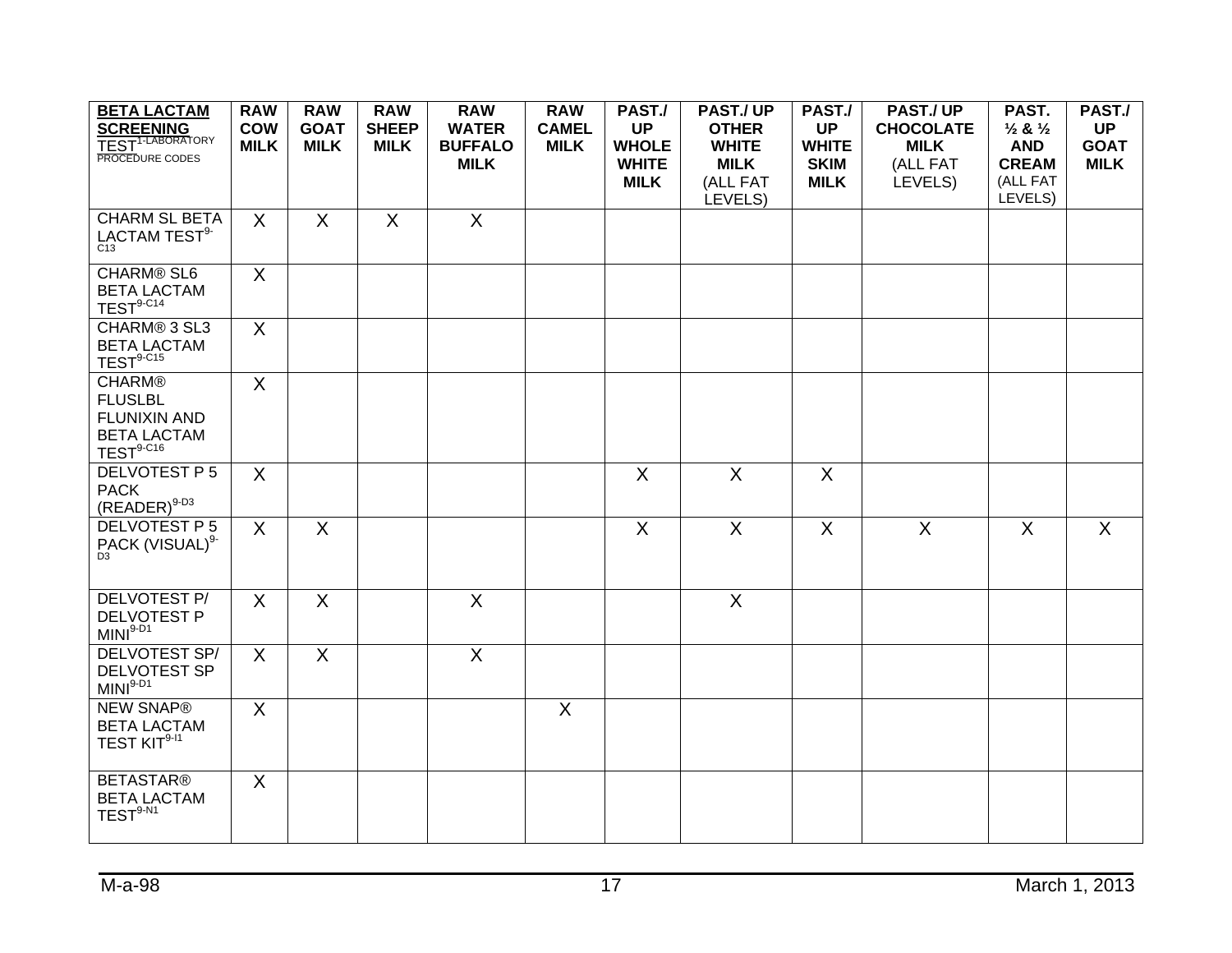| <b>SULFONAMIDE</b><br><b>SCREENING</b><br>TEST <sup>1-LABORATORY</sup><br>PROCEDURE CODES                                                    | <b>RAW</b><br><b>COW</b><br><b>MILK</b> | <b>RAW</b><br><b>GOAT</b><br><b>MILK</b> | <b>RAW</b><br><b>SHEEP</b><br><b>MILK</b> | <b>RAW</b><br><b>WATER</b><br><b>BUFFALO</b><br><b>MILK</b> | <b>RAW</b><br><b>CAMEL</b><br><b>MILK</b> | PAST./<br><b>UP</b><br><b>WHOLE</b><br><b>WHITE</b><br><b>MILK</b> | <b>PAST/UP</b><br><b>OTHER</b><br><b>WHITE</b><br><b>MILK</b><br>(ALL FAT<br>LEVELS) | PAST./<br><b>UP</b><br><b>WHITE</b><br><b>SKIM</b><br><b>MILK</b> | <b>PAST./UP</b><br><b>CHOCOLATE</b><br><b>MILK</b><br>(ALL FAT<br>LEVELS) | PAST.<br>$\frac{1}{2}$ & $\frac{1}{2}$<br><b>AND</b><br><b>CREAM</b><br>(ALL FAT<br>LEVELS) | PAST./<br><b>UP</b><br><b>GOAT</b><br><b>MILK</b> |
|----------------------------------------------------------------------------------------------------------------------------------------------|-----------------------------------------|------------------------------------------|-------------------------------------------|-------------------------------------------------------------|-------------------------------------------|--------------------------------------------------------------------|--------------------------------------------------------------------------------------|-------------------------------------------------------------------|---------------------------------------------------------------------------|---------------------------------------------------------------------------------------------|---------------------------------------------------|
| <b>CHARM II</b><br><b>SULFONAMIDE</b><br><b>DRUG TEST</b><br>$\left(\underset{\mathsf{C10}}{\text{COMPETITIVE}}\right)^{9-}$                 | X                                       |                                          |                                           |                                                             |                                           |                                                                    |                                                                                      |                                                                   |                                                                           |                                                                                             |                                                   |
| Refer to the<br>NOTE: below.                                                                                                                 |                                         |                                          |                                           |                                                             |                                           |                                                                    |                                                                                      |                                                                   |                                                                           |                                                                                             |                                                   |
|                                                                                                                                              |                                         |                                          |                                           |                                                             |                                           |                                                                    |                                                                                      |                                                                   |                                                                           |                                                                                             |                                                   |
| <b>CHLORAM-</b><br><b>PHENICOL</b><br><b>SCREENING</b><br>TEST <sup>1-LABORATORY</sup><br>PROCEDURE CODES                                    |                                         |                                          |                                           |                                                             |                                           |                                                                    |                                                                                      |                                                                   |                                                                           |                                                                                             |                                                   |
| <b>CHARM II</b><br>CHLORAM-<br>PHENICOL <sup>9-C11</sup><br>Refer to the<br>NOTE: below.                                                     | X                                       |                                          |                                           |                                                             |                                           |                                                                    |                                                                                      |                                                                   |                                                                           |                                                                                             |                                                   |
|                                                                                                                                              |                                         |                                          |                                           |                                                             |                                           |                                                                    |                                                                                      |                                                                   |                                                                           |                                                                                             |                                                   |
| <b>TETRACYCLINE</b><br><b>SCREENING</b><br><b>TEST</b> <sup>1 LABORATORY</sup><br>PROCEDURE CODES                                            |                                         |                                          |                                           |                                                             |                                           |                                                                    |                                                                                      |                                                                   |                                                                           |                                                                                             |                                                   |
| <b>CHARM II</b><br><b>TETRACYCLINE</b><br><b>WITH DILUTION</b><br><b>CONFIRMATION</b> <sup>9</sup><br>$-C12$<br>Refer to the<br>NOTE: below. | X                                       |                                          |                                           |                                                             |                                           |                                                                    |                                                                                      |                                                                   |                                                                           |                                                                                             |                                                   |

**NOTE**: below. **NOTE:** One (1) year after test(s) have been evaluated by FDA and accepted by the NCIMS for a particular drug or drug family, other unevaluated tests are not acceptable for screening milk. The acceptance of these evaluated tests does not mandate any additional screening by industry or the Regulatory Agency with the evaluated method.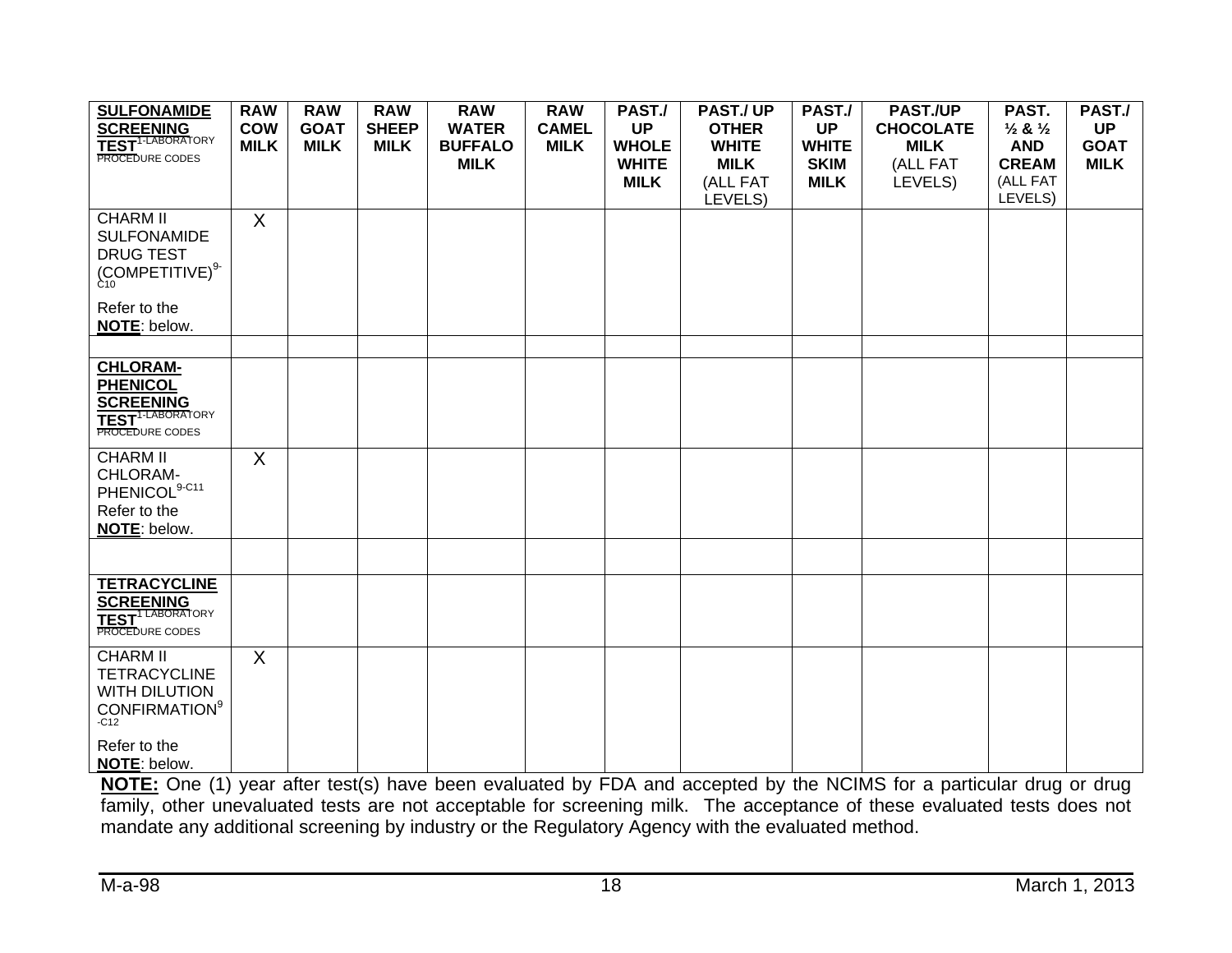#### **TABLE 3. GRADE "A' MILK AND MILK PRODUCTS REQUIRED PMO LABORATORY TESTING BY MICROBIOLOGICAL OR CHEMICAL TEST METHOD**

| <b>BACTERIAL</b>                                                                  | <b>RAW</b>                | <b>RAW</b>                 | <b>RAW</b>                  | <b>RAW</b>                     | <b>RAW</b>                  | PAST.                       | PAST.                           | PAST.                         | PAST.                            | PAST./                                     | <b>ULTRA-</b>                       |
|-----------------------------------------------------------------------------------|---------------------------|----------------------------|-----------------------------|--------------------------------|-----------------------------|-----------------------------|---------------------------------|-------------------------------|----------------------------------|--------------------------------------------|-------------------------------------|
| <b>COUNT</b><br>METHODS-                                                          | <b>COW</b><br><b>MILK</b> | <b>GOAT</b><br><b>MILK</b> | <b>SHEEP</b><br><b>MILK</b> | <b>WATER</b><br><b>BUFFALO</b> | <b>CAMEL</b><br><b>MILK</b> | <b>WHITE</b><br><b>MILK</b> | <b>CHOCOLATE</b><br><b>MILK</b> | <b>STRAW-</b><br><b>BERRY</b> | <b>LACTOSE</b><br><b>REDUCED</b> | <b>UP</b><br>$\frac{1}{2}$ & $\frac{1}{2}$ | <b>PASTEUR-</b><br><b>IZED MILK</b> |
| <b>MICROBIOLOGY</b>                                                               |                           |                            |                             | <b>MILK</b>                    |                             | (ALL FAT                    | (ALL FAT                        | <b>MILK</b>                   | <b>MILK AND</b>                  | <b>AND</b>                                 | (UP)                                |
| PROCEDURE CODES                                                                   |                           |                            |                             |                                |                             | LEVELS)                     | LEVELS)                         | (OTHER<br>FLAVORS-ALL         | LOW-                             | <b>CREAM</b>                               | (ALL FAT<br>LEVELS)                 |
|                                                                                   |                           |                            |                             |                                |                             |                             |                                 | FAT LEVELS)                   | <b>SODIUM</b><br><b>MILK</b>     | (ALL FAT<br>LEVELS)                        |                                     |
| <b>STANDARD</b><br>PLATE COUNT <sup>2</sup><br>(SPC)<br>(Approved For All         | X                         | $\mathsf{X}$               | $\sf X$                     | $\sf X$                        | $\sf X$                     | $\sf X$                     | $\mathsf{X}$                    | $\mathsf{X}$                  | $\sf X$                          | $\sf X$                                    | X                                   |
| Products).<br><b>NOTE: Acidified</b><br>or Cultured<br>Products Do Not<br>Apply.) |                           |                            |                             |                                |                             |                             |                                 |                               |                                  |                                            |                                     |
|                                                                                   |                           |                            |                             |                                |                             |                             |                                 |                               |                                  |                                            |                                     |
| PLATE LOOP<br>COUNT <sup>3</sup><br>(Raw Milk Only)<br>(SPC or PAC)               | $X^{\ast\ast}$            | $X^{\ast\ast}$             | $X^{\ast\ast}$              | $X^{\ast\ast}$                 | $X^{\ast\ast}$              |                             |                                 |                               |                                  |                                            |                                     |
| **-Matrix<br>Comparison<br>Required                                               |                           |                            |                             |                                |                             |                             |                                 |                               |                                  |                                            |                                     |
|                                                                                   |                           |                            |                             |                                |                             |                             |                                 |                               |                                  |                                            |                                     |
| <b>SPIRAL PLATE</b><br>COUNT <sup>4</sup><br>(Raw Milk Only)                      | $X^{\ast\ast}$            | $X^{**}$                   | $X^{\ast\ast}$              | $X^{\star\star}$               | $X^{\ast\ast}$              |                             |                                 |                               |                                  |                                            |                                     |
| **-Matrix<br>Comparison<br>Required                                               |                           |                            |                             |                                |                             |                             |                                 |                               |                                  |                                            |                                     |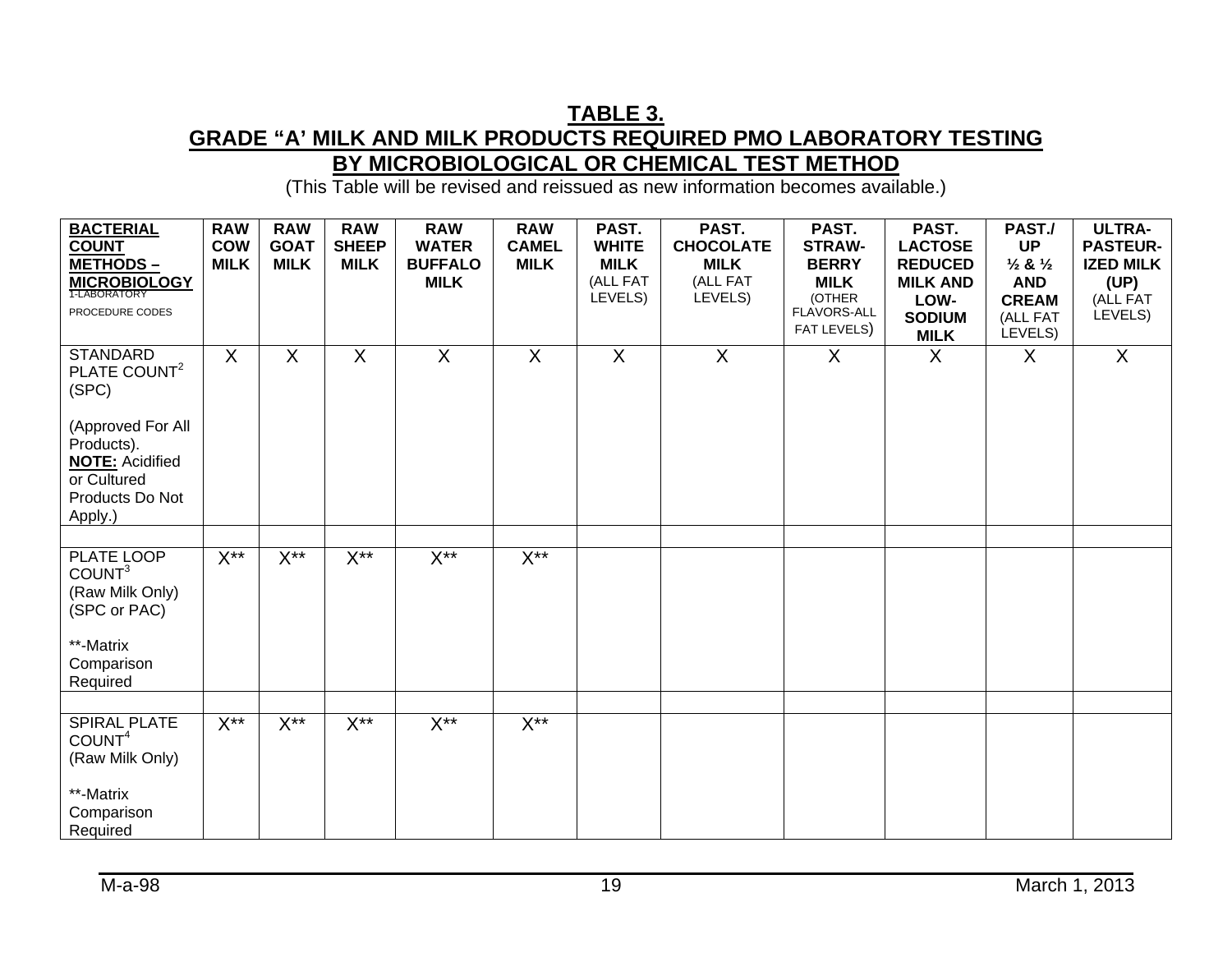| <b>BACTERIAL</b><br><b>COUNT</b>                                                  | <b>RAW</b><br><b>COW</b> | <b>RAW</b><br><b>GOAT</b> | <b>RAW</b><br><b>SHEEP</b> | <b>RAW</b><br><b>WATER</b>    | <b>RAW</b><br><b>CAMEL</b> | PAST.<br><b>WHITE</b>   | PAST.<br><b>CHOCOLATE</b> | PAST.<br><b>STRAW-</b>               | PAST.<br><b>LACTOSE</b>              | PAST./<br><b>UP</b>                         | <b>ULTRA-</b><br><b>PASTEUR-</b> |
|-----------------------------------------------------------------------------------|--------------------------|---------------------------|----------------------------|-------------------------------|----------------------------|-------------------------|---------------------------|--------------------------------------|--------------------------------------|---------------------------------------------|----------------------------------|
| <b>METHODS-</b><br><b>MICROBIOLOGY</b><br>1-LABORATORY                            | <b>MILK</b>              | <b>MILK</b>               | <b>MILK</b>                | <b>BUFFALO</b><br><b>MILK</b> | <b>MILK</b>                | <b>MILK</b><br>(ALL FAT | <b>MILK</b><br>(ALL FAT   | <b>BERRY</b><br><b>MILK</b>          | <b>REDUCED</b><br><b>MILK AND</b>    | $\frac{1}{2}$ & $\frac{1}{2}$<br><b>AND</b> | <b>IZED MILK</b><br>(UP)         |
| PROCEDURE CODES                                                                   |                          |                           |                            |                               |                            | LEVELS)                 | LEVELS)                   | (OTHER<br>FLAVORS-ALL<br>FAT LEVELS) | LOW-<br><b>SODIUM</b><br><b>MILK</b> | <b>CREAM</b><br>(ALL FAT<br>LEVELS)         | (ALL FAT<br>LEVELS)              |
| 3M PETRIFILM<br><b>AEROBIC</b><br>COUNT <sup>5</sup> (PAC)                        | $\mathsf{X}$             | $\sf X$                   | $\sf X$                    | $\mathsf{X}$                  | $\sf X$                    | $\mathsf{X}$            | X                         | X                                    | $\sf X$                              | X                                           | $\mathsf{X}$                     |
| <b>FOSS</b><br><b>BACTOSCAN</b><br>FC <sup>7</sup><br>(Raw Milk Only)             | $X^{**}$                 | $\overline{X^{**}}$       | $X^{**}$                   | $\overline{X^{**}}$           | $X^{**}$                   |                         |                           |                                      |                                      |                                             |                                  |
| **-Matrix<br>Comparison<br>Required                                               |                          |                           |                            |                               |                            |                         |                           |                                      |                                      |                                             |                                  |
| <b>SOMATIC CELL</b><br><b>COUNT<sup>1-</sup></b><br>LABORATORY<br>PROCEDURE CODES |                          |                           |                            |                               |                            |                         |                           |                                      |                                      |                                             |                                  |
| <b>DIRECT</b><br>SOMATIC CELL<br><b>COUNT</b><br>$(DMSCC)^{12}$                   | $\sf X$                  | $\overline{\mathsf{x}}$   | $\overline{X}$             | $\overline{X}$                | Must be<br>Studied         |                         |                           |                                      |                                      |                                             |                                  |
| <b>ELECTRONIC</b><br>SOMATIC CELL<br>COUNT <sup>16</sup>                          |                          |                           |                            |                               |                            |                         |                           |                                      |                                      |                                             |                                  |
| <b>BENTLEY</b>                                                                    |                          |                           |                            |                               |                            |                         |                           |                                      |                                      |                                             |                                  |
| SOMACOUNT<br>150/300/50016                                                        | X                        | $\sf X$                   | $\sf X$                    | $\sf X$                       | Must be<br>Studied         |                         |                           |                                      |                                      |                                             |                                  |
| <b>FOSS</b><br>250/300/360/<br>$400^{16}$                                         | X                        | $\sf X$                   | X                          | $\sf X$                       | Must be<br>Studied         |                         |                           |                                      |                                      |                                             |                                  |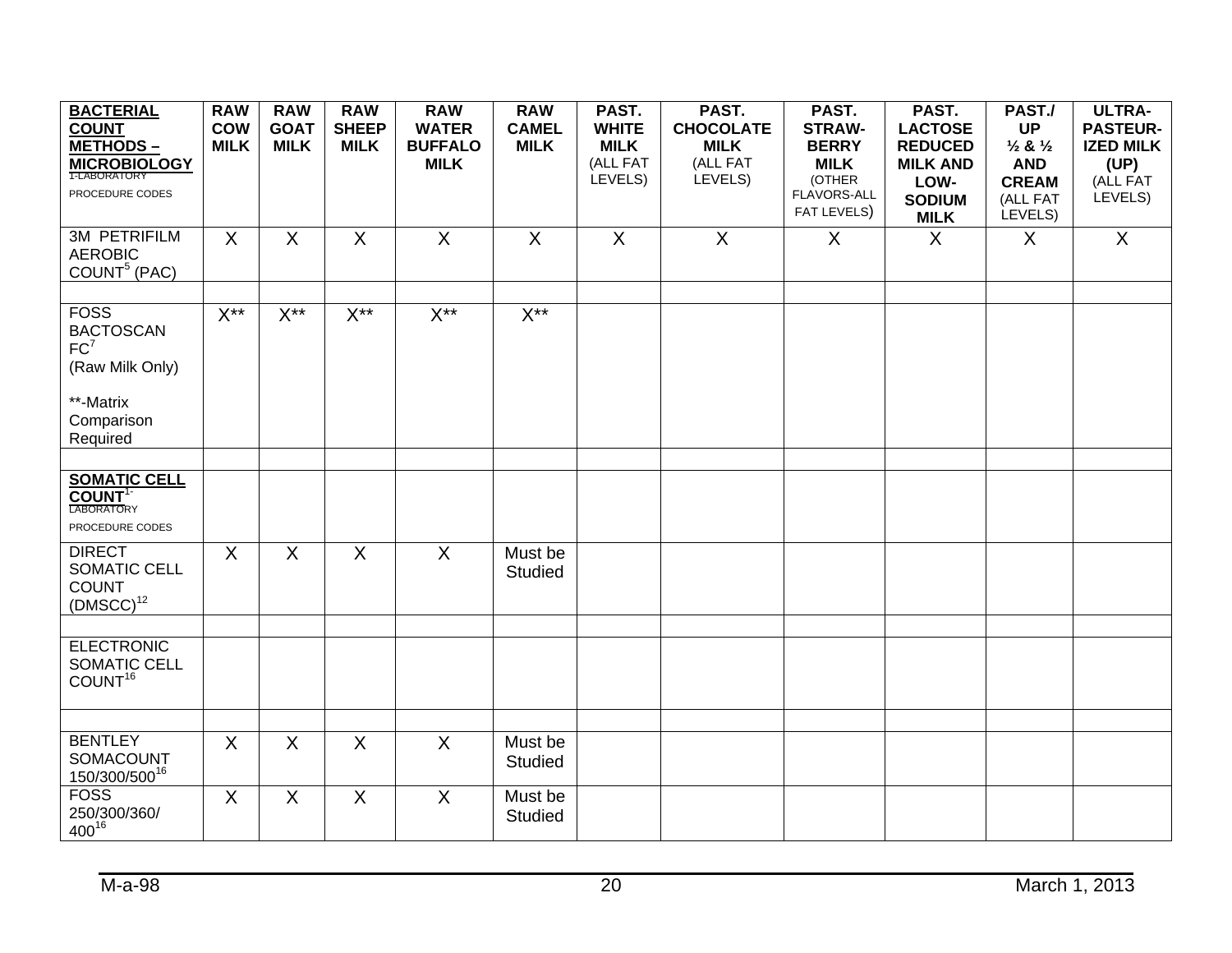| <b>SOMATIC CELL</b><br>COUNT <sup>1-</sup> | <b>RAW</b><br><b>COW</b> | <b>RAW</b><br><b>GOAT</b> | <b>RAW</b><br><b>SHEEP</b> | <b>RAW</b><br><b>WATER</b> | <b>RAW</b><br><b>CAMEL</b> | PAST.<br><b>WHITE</b> | PAST.<br><b>CHOCOLATE</b> | PAST.<br><b>STRAW-</b> | PAST.<br><b>LACTOSE</b> | PAST./<br><b>UP</b>           | <b>ULTRA-</b><br><b>PASTEUR-</b> |
|--------------------------------------------|--------------------------|---------------------------|----------------------------|----------------------------|----------------------------|-----------------------|---------------------------|------------------------|-------------------------|-------------------------------|----------------------------------|
| <b>LABORATORY</b>                          | <b>MILK</b>              | <b>MILK</b>               | <b>MILK</b>                | <b>BUFFALO</b>             | <b>MILK</b>                | <b>MILK</b>           | <b>MILK</b>               | <b>BERRY</b>           | <b>REDUCED</b>          | $\frac{1}{2}$ & $\frac{1}{2}$ | <b>IZED MILK</b>                 |
| PROCEDURE CODES                            |                          |                           |                            | <b>MILK</b>                |                            | (ALL FAT              | (ALL FAT                  | <b>MILK</b>            | <b>MILK AND</b>         | <b>AND</b>                    | (UP)                             |
|                                            |                          |                           |                            |                            |                            | LEVELS)               | LEVELS)                   | (OTHER                 | LOW-                    | <b>CREAM</b>                  | (ALL FAT                         |
|                                            |                          |                           |                            |                            |                            |                       |                           | FLAVORS-ALL            | <b>SODIUM</b>           | (ALL FAT                      | LEVELS)                          |
|                                            |                          |                           |                            |                            |                            |                       |                           | FAT LEVELS)            | <b>MILK</b>             | LEVELS)                       |                                  |
| FOSS 5000/FC <sup>16</sup>                 | $\sf X$                  | $\sf X$                   | $\sf X$                    | $\sf X$                    | Must be                    |                       |                           |                        |                         |                               |                                  |
|                                            |                          |                           |                            |                            | <b>Studied</b>             |                       |                           |                        |                         |                               |                                  |
| <b>FOSSOMATIC</b>                          | X                        | $\sf X$                   | X                          | $\sf X$                    | Must be                    |                       |                           |                        |                         |                               |                                  |
| MINOR <sup>16</sup>                        |                          |                           |                            |                            | <b>Studied</b>             |                       |                           |                        |                         |                               |                                  |
| FOSS 90 <sup>16</sup>                      | $\overline{X}$           | $\overline{X}$            | X                          | X                          | Must be                    |                       |                           |                        |                         |                               |                                  |
|                                            |                          |                           |                            |                            | <b>Studied</b>             |                       |                           |                        |                         |                               |                                  |
| SOMACOUNT                                  | $\sf X$                  | $\mathsf{X}$              | X                          | $\mathsf{X}$               | Must be                    |                       |                           |                        |                         |                               |                                  |
| MK II/SMART <sup>16</sup>                  |                          |                           |                            |                            | Studied                    |                       |                           |                        |                         |                               |                                  |
|                                            |                          |                           |                            |                            |                            |                       |                           |                        |                         |                               |                                  |
|                                            |                          |                           |                            |                            |                            |                       |                           |                        |                         |                               |                                  |
| <b>COILIFORM</b> <sup>1-</sup>             |                          |                           |                            |                            |                            |                       |                           |                        |                         |                               |                                  |
| LABORATORY                                 |                          |                           |                            |                            |                            |                       |                           |                        |                         |                               |                                  |
| PROCEDURE CODES                            |                          |                           |                            |                            |                            |                       |                           |                        |                         |                               |                                  |
|                                            |                          |                           |                            |                            |                            |                       |                           |                        |                         |                               |                                  |
| <b>3M PETRIFILM</b>                        |                          |                           |                            |                            |                            | $\overline{X}$        | $\overline{X}$            | $\overline{X}$         | $\overline{X}$          | $\overline{X}$                | $\overline{X}$                   |
| <b>COLIFORM</b>                            |                          |                           |                            |                            |                            |                       |                           |                        |                         |                               |                                  |
| COUNT <sup>20</sup> (PCC)                  |                          |                           |                            |                            |                            |                       |                           |                        |                         |                               |                                  |
|                                            |                          |                           |                            |                            |                            |                       |                           |                        |                         |                               |                                  |
| <b>3M PETRIFILM</b>                        |                          |                           |                            |                            |                            | $\overline{X}$        | $\overline{X}$            | $\overline{X}$         | $\overline{X}$          | $\overline{X}$                | $\overline{X}$                   |
| <b>HIGH</b>                                |                          |                           |                            |                            |                            |                       |                           |                        |                         |                               |                                  |
| <b>SENSITIVITY</b>                         |                          |                           |                            |                            |                            |                       |                           |                        |                         |                               |                                  |
| <b>COLIFORM</b>                            |                          |                           |                            |                            |                            |                       |                           |                        |                         |                               |                                  |
| COUNT <sup>20</sup> (HSCC)                 |                          |                           |                            |                            |                            |                       |                           |                        |                         |                               |                                  |
| FOR 1:10, 1:5                              |                          |                           |                            |                            |                            |                       |                           |                        |                         |                               |                                  |
| <b>DILUTIONS</b>                           |                          |                           |                            |                            |                            |                       |                           |                        |                         |                               |                                  |
|                                            |                          |                           |                            |                            |                            |                       |                           |                        |                         |                               |                                  |
|                                            |                          |                           |                            |                            |                            |                       |                           |                        |                         |                               |                                  |
| <b>COLIFORM</b>                            |                          |                           |                            |                            |                            | X                     | $\sf X$                   | $\mathsf{X}$           | $\mathsf{X}$            | $\sf X$                       | X                                |
| PLATE COUNT <sup>21</sup>                  |                          |                           |                            |                            |                            |                       |                           |                        |                         |                               |                                  |
| (Violet Red Bile-                          |                          |                           |                            |                            |                            |                       |                           |                        |                         |                               |                                  |
| Approved for All<br>Products.)             |                          |                           |                            |                            |                            |                       |                           |                        |                         |                               |                                  |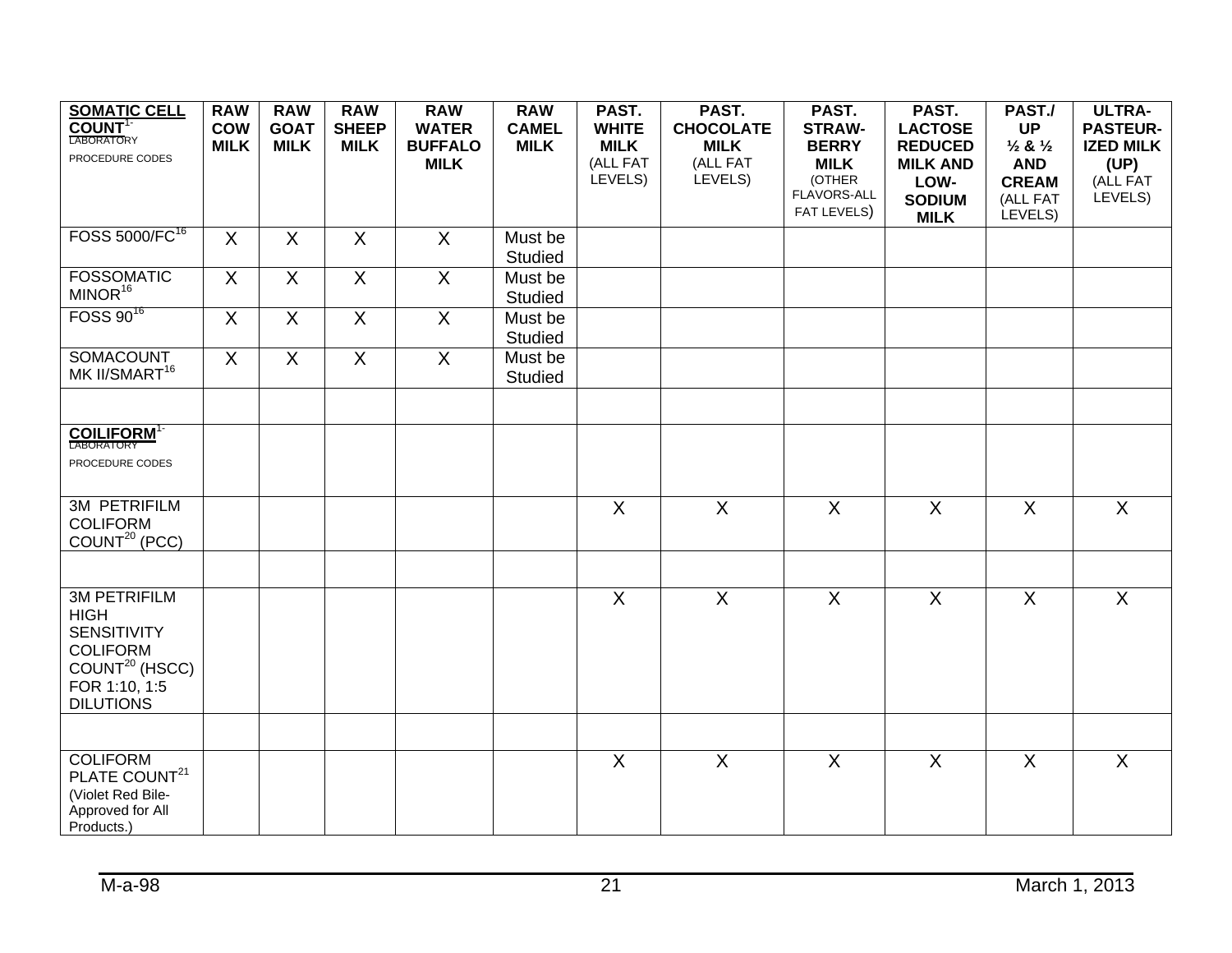| <b>ALKALINE</b><br>PHOSPHATASE <sup>1</sup><br><b>LABORATORY</b>           | <b>RAW</b><br><b>COW</b><br><b>MILK</b> | <b>RAW</b><br><b>GOAT</b><br><b>MILK</b> | <b>RAW</b><br><b>SHEEP</b><br><b>MILK</b> | <b>RAW</b><br><b>WATER</b><br><b>BUFFALO</b> | <b>RAW</b><br><b>CAMEL</b><br><b>MILK</b> | PAST.<br><b>WHITE</b><br><b>MILK</b> | PAST.<br><b>CHOCOLATE</b><br><b>MILK</b> | PAST.<br><b>STRAW-</b><br><b>BERRY</b>                     | PAST.<br><b>LACTOSE</b><br><b>REDUCED</b>               | PAST./<br><b>UP</b><br>$\frac{1}{2}$ & $\frac{1}{2}$ | <b>ULTRA-</b><br><b>PASTEUR-</b><br><b>IZED MILK</b> |
|----------------------------------------------------------------------------|-----------------------------------------|------------------------------------------|-------------------------------------------|----------------------------------------------|-------------------------------------------|--------------------------------------|------------------------------------------|------------------------------------------------------------|---------------------------------------------------------|------------------------------------------------------|------------------------------------------------------|
| PROCEDURE CODES                                                            |                                         |                                          |                                           | <b>MILK</b>                                  |                                           | (ALL FAT<br>LEVELS)                  | (ALL FAT<br>LEVELS)                      | <b>MILK</b><br>(OTHER<br><b>FLAVORS-ALL</b><br>FAT LEVELS) | <b>MILK AND</b><br>LOW-<br><b>SODIUM</b><br><b>MILK</b> | <b>AND</b><br><b>CREAM</b><br>(ALL FAT<br>LEVELS)    | (UP)<br>(ALL FAT<br>LEVELS)                          |
| FLOUROPHOS <sup>28</sup>                                                   |                                         |                                          |                                           |                                              |                                           | $\sf X$                              | $\sf X$                                  | X                                                          | Must be<br>Studied                                      | X<br>(Except<br>UP)                                  |                                                      |
| PASLITE <sup>29</sup>                                                      |                                         |                                          |                                           |                                              |                                           | X                                    | X                                        | Must be<br><b>Studied</b>                                  | Must be<br>Studied                                      | X<br>(Except<br>UP)                                  |                                                      |
| <b>CHARM FAST</b><br><b>ALKALINE</b><br><b>PHOSPHATASE</b><br>$(FAP)^{29}$ |                                         |                                          |                                           |                                              |                                           | $\sf X$                              | $\sf X$                                  | Must be<br>Studied                                         | Must be<br>Studied                                      | X<br>(Except<br>UP)                                  |                                                      |
| <b>VITAMINS<sup>1</sup></b><br>PROCEDURE CODES                             |                                         |                                          |                                           |                                              |                                           |                                      |                                          |                                                            |                                                         |                                                      |                                                      |
| <b>VITAMIN</b><br><b>ANALYSIS</b><br>$(A, D$ Or A & D) <sup>30</sup>       |                                         |                                          |                                           |                                              |                                           | $\sf X$                              | $\sf X$                                  | Must be<br>Studied                                         | $\sf X$                                                 |                                                      | $\sf X$                                              |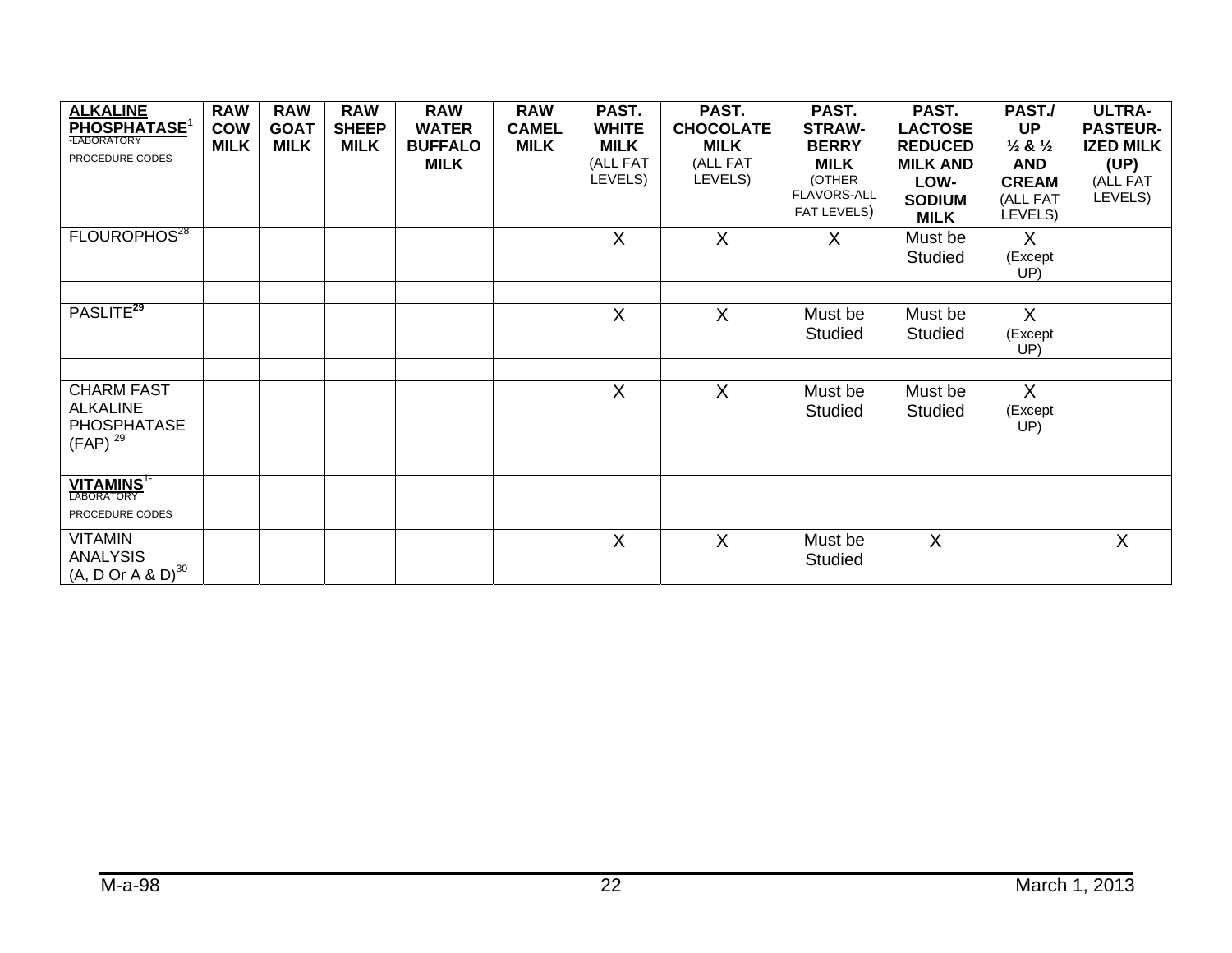### **TABLE 3. GRADE "A' MILK AND MILK PRODUCTS REQUIRED PMO LABORATORY TESTING BY MICROBIOLOGICAL OR CHEMICAL TEST METHOD**

(This Table will be revised and reissued as new information becomes available.)

#### **(Continued with Different Matrixes of Grade "A" Milk and Milk Products Identified.)**

| <b>BACTERIAL</b><br><b>COUNT</b><br><b>METHODS-</b><br><b>MICROBIOLOGY</b><br>PROCEDURE CODES                                                                 | <b>ULTRA-</b><br><b>PASTEUR-</b><br>IZED (UP)<br><b>FLAVORED</b><br><b>MILK</b><br>(ALL<br><b>FLAVORS</b><br>AND FAT<br>LEVELS) | <b>ASEPTIC</b><br>WHITE,<br><b>CHOCOLATE</b><br><b>AND</b><br><b>OTHER</b><br><b>FLAVORED</b><br><b>MILK</b><br>(ALL FAT<br>LEVELS) | <b>CULTURED/</b><br><b>ACIDIFIED MILK</b><br>PRODUCTS**,<br><b>SOUR CREAM,</b><br><b>COTTAGE</b><br>CHEESE,<br>YOGURT,<br><b>ACIDOPHILUS</b><br><b>MILK AND</b><br><b>CHOLESTEROL</b><br><b>MODIFIED FLUID</b><br><b>MILK</b><br>(ALL FAT<br>LEVELS) | <b>ALL DRY</b><br><b>MILK AND</b><br><b>MILK</b><br><b>PRODUCTS</b><br>(INCLUDING<br><b>CREAM AND</b><br>GOAT) | <b>ALL WHEY</b><br><b>AND WHEY</b><br><b>PRODUCTS</b><br>(INCLUDING<br>FLUID,<br>CONDENSED,<br>DRIED AND<br><b>WHEY</b><br>CREAMS) | <b>CONDENSED</b><br><b>MILK AND MILK</b><br><b>PRODUCTS</b><br>(INCLUDING<br><b>CREAM AND</b><br>GOAT) | <b>ANHYDROUS</b><br><b>MILK FAT</b><br>(INCLUDING<br><b>CHOLESTEROL</b><br>MODIFIED) | PAST.<br><b>GOAT MILK</b><br><b>AND MILK</b><br><b>PRODUCTS</b> |
|---------------------------------------------------------------------------------------------------------------------------------------------------------------|---------------------------------------------------------------------------------------------------------------------------------|-------------------------------------------------------------------------------------------------------------------------------------|------------------------------------------------------------------------------------------------------------------------------------------------------------------------------------------------------------------------------------------------------|----------------------------------------------------------------------------------------------------------------|------------------------------------------------------------------------------------------------------------------------------------|--------------------------------------------------------------------------------------------------------|--------------------------------------------------------------------------------------|-----------------------------------------------------------------|
| <b>STANDARD</b><br>PLATE COUNT <sup>2</sup><br>(SPC)<br>(Approved for all<br>products.<br><b>NOTE: Acidified</b><br>or Cultured<br>Products Do Not<br>Apply.) | $\sf X$                                                                                                                         |                                                                                                                                     |                                                                                                                                                                                                                                                      | X                                                                                                              |                                                                                                                                    |                                                                                                        |                                                                                      | X                                                               |
| <b>3M PETRIFILM</b><br><b>AEROBIC</b><br>COUNT <sup>5</sup> (PAC)                                                                                             | $\sf X$                                                                                                                         |                                                                                                                                     |                                                                                                                                                                                                                                                      | $\mathsf{X}$                                                                                                   |                                                                                                                                    |                                                                                                        |                                                                                      | $\mathsf{X}$                                                    |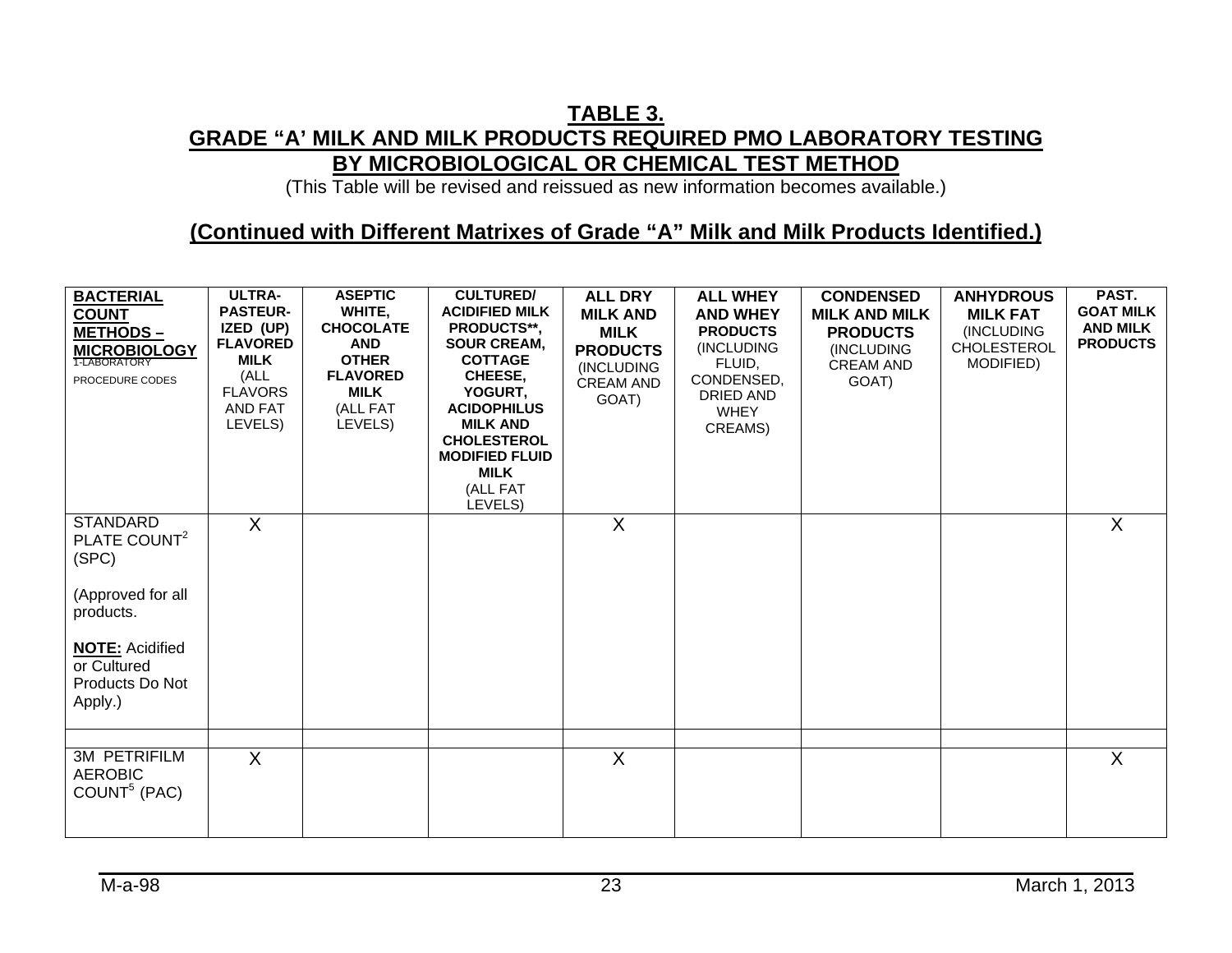| <b>COILIFORM</b> <sup>1-</sup><br>PROCEDURE CODES                                                                                       | ULTRA-<br><b>PASTEUR-</b><br>IZED (UP)<br><b>FLAVORED</b><br><b>MILK</b><br>(ALL<br><b>FLAVORS</b><br>AND FAT<br>LEVELS) | <b>ASEPTIC</b><br>WHITE,<br><b>CHOCOLATE</b><br><b>AND OTHER</b><br><b>FLAVORED</b><br><b>MILK</b><br>(ALL FAT<br>LEVELS) | <b>CULTURED/</b><br><b>ACIDIFIED MILK</b><br>PRODUCTS**,<br><b>SOUR CREAM,</b><br><b>COTTAGE</b><br>CHEESE,<br>YOGURT,<br><b>ACIDOPHILUS</b><br><b>MILK AND</b><br><b>CHOLESTEROL</b><br><b>MODIFIED FLUID</b><br><b>MILK</b><br>(ALL FAT<br>LEVELS) | <b>ALL DRY</b><br><b>MILK AND</b><br><b>MILK</b><br><b>PRODUCTS</b><br>(INCLUDING<br><b>CREAM AND</b><br>GOAT) | <b>ALL WHEY</b><br><b>AND WHEY</b><br><b>PRODUCTS</b><br>(INCLUDING<br>FLUID,<br>CONDENSED,<br><b>DRIED AND</b><br><b>WHEY</b><br>CREAMS) | <b>CONDENSED</b><br><b>MILK AND MILK</b><br><b>PRODUCTS</b><br>(INCLUDING<br><b>CREAM AND</b><br>GOAT) | <b>ANHYDROUS</b><br><b>MILK FAT</b><br>(INCLUDING<br>CHOLESTEROL<br>MODIFIED) | PAST.<br><b>GOAT MILK</b><br><b>AND MILK</b><br><b>PRODUCTS</b> |
|-----------------------------------------------------------------------------------------------------------------------------------------|--------------------------------------------------------------------------------------------------------------------------|---------------------------------------------------------------------------------------------------------------------------|------------------------------------------------------------------------------------------------------------------------------------------------------------------------------------------------------------------------------------------------------|----------------------------------------------------------------------------------------------------------------|-------------------------------------------------------------------------------------------------------------------------------------------|--------------------------------------------------------------------------------------------------------|-------------------------------------------------------------------------------|-----------------------------------------------------------------|
| <b>3M PETRIFILM</b><br><b>COLIFORM</b><br>COUNT (PCC) <sup>20</sup>                                                                     | $\sf X$                                                                                                                  |                                                                                                                           | X                                                                                                                                                                                                                                                    | $\overline{X}$                                                                                                 | $\sf X$                                                                                                                                   | $\sf X$                                                                                                | $\overline{X}$                                                                | $\sf X$                                                         |
| <b>3M PETRIFILM</b><br><b>HIGN</b><br><b>SENSITIVITY</b><br><b>COLIFORM</b><br>COUNT (HSCC)<br>FOR 1:10, 1:5<br>DILUTIONS <sup>20</sup> | $\overline{X}$                                                                                                           |                                                                                                                           | $\overline{\mathsf{x}}$                                                                                                                                                                                                                              | $\overline{X}$                                                                                                 | $\overline{X}$                                                                                                                            | $\overline{X}$                                                                                         | $\overline{X}$                                                                | $\overline{X}$                                                  |
| <b>COLIFORM</b><br>PLATE COUNT <sup>21</sup><br>(Violet Red Bile-<br>Approved for All<br>Products.)                                     | $\mathsf{X}$                                                                                                             |                                                                                                                           | $\mathsf{X}$                                                                                                                                                                                                                                         | $\mathsf{X}$                                                                                                   | $\overline{X}$                                                                                                                            | $\sf X$                                                                                                | $\sf X$                                                                       | $\overline{X}$                                                  |
| <b>ALKALINE</b><br><b>PHOSPHATASE<sup>1</sup></b><br>PROCEDURE CODES                                                                    |                                                                                                                          |                                                                                                                           |                                                                                                                                                                                                                                                      |                                                                                                                |                                                                                                                                           |                                                                                                        |                                                                               |                                                                 |
| FLOUROPHOS <sup>28</sup>                                                                                                                |                                                                                                                          |                                                                                                                           |                                                                                                                                                                                                                                                      |                                                                                                                |                                                                                                                                           |                                                                                                        |                                                                               | $\mathsf{X}$                                                    |
| PASLITE <sup>28</sup>                                                                                                                   |                                                                                                                          |                                                                                                                           |                                                                                                                                                                                                                                                      |                                                                                                                |                                                                                                                                           |                                                                                                        |                                                                               | X                                                               |
|                                                                                                                                         |                                                                                                                          |                                                                                                                           |                                                                                                                                                                                                                                                      |                                                                                                                |                                                                                                                                           |                                                                                                        |                                                                               |                                                                 |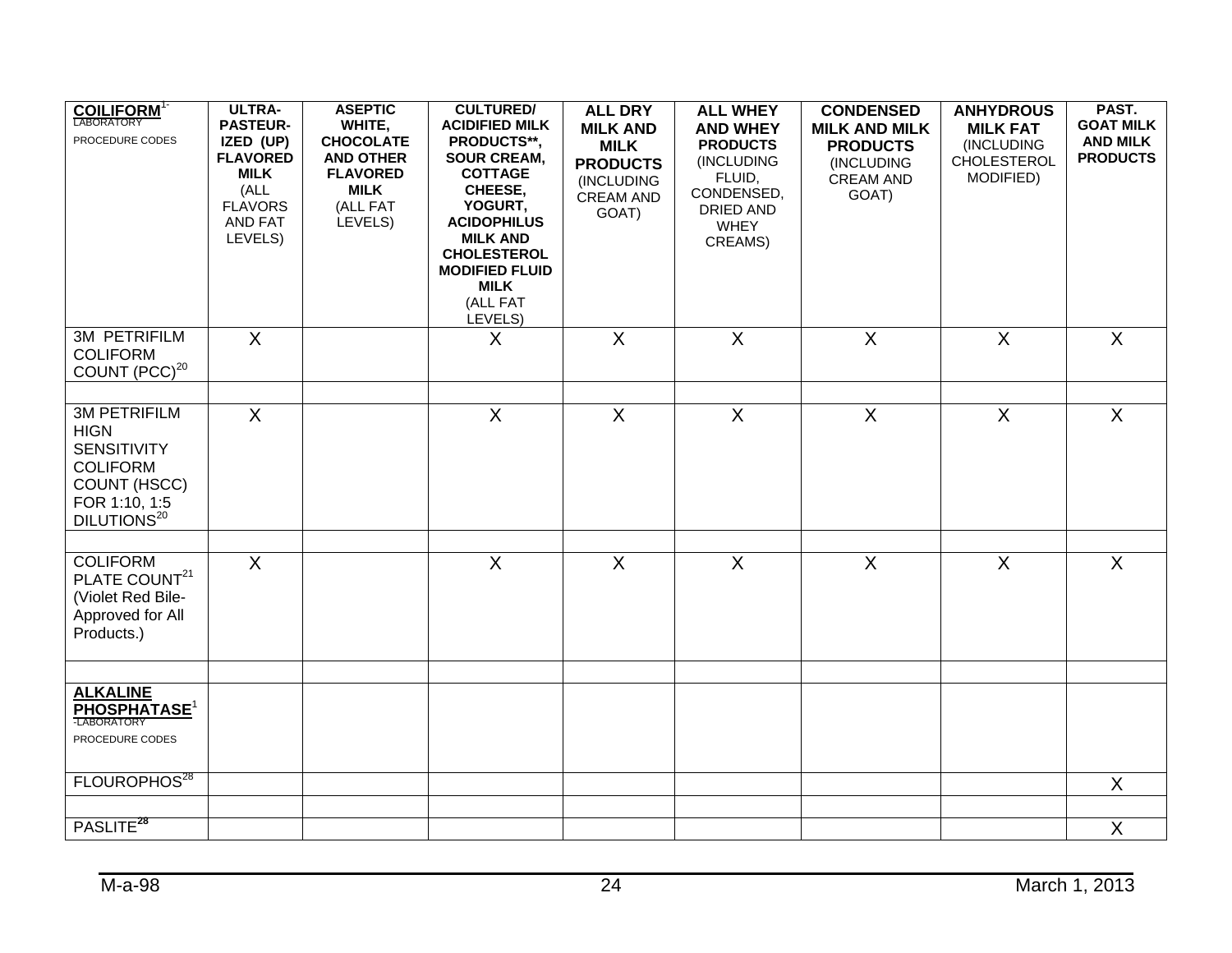| <b>ALKALINE</b><br><b>PHOSPHATASE<sup>1</sup></b><br>-LABORATORY<br>PROCEDURE CODES | <b>ULTRA-</b><br><b>PASTEUR-</b><br>IZED (UP)<br><b>LAVORED</b><br><b>MILK</b><br>(ALL<br><b>FLAVORS</b><br>AND FAT<br>LEVELS) | <b>ASEPTIC</b><br>WHITE,<br><b>CHOCOLATE</b><br><b>AND OTHER</b><br><b>FLAVORED</b><br>MILK<br>(ALL FAT<br>LEVELS) | <b>CULTURED/</b><br><b>ACIDIFIED MILK</b><br><b>PRODUCTS**.</b><br><b>SOUR CREAM,</b><br><b>COTTAGE</b><br>CHEESE,<br>YOGURT,<br><b>ACIDOPHILUS</b><br><b>MILK AND</b><br><b>CHOLESTEROL</b><br><b>MODIFIED FLUID</b><br>MILK<br>(ALL FAT<br>LEVELS) | <b>ALL DRY</b><br><b>MILK AND</b><br><b>MILK</b><br><b>PRODUCTS</b><br>(INCLUDING<br><b>CREAM AND</b><br>GOAT) | <b>ALL WHEY</b><br><b>AND WHEY</b><br><b>PRODUCTS</b><br>(INCLUDING<br>FLUID,<br>CONDENSED,<br>DRIED AND<br><b>WHEY</b><br>CREAMS) | <b>CONDENSED</b><br><b>MILK AND MILK</b><br><b>PRODUCTS</b><br>(INCLUDING<br><b>CREAM AND</b><br>GOAT) | <b>ANHYDROUS</b><br><b>MILK FAT</b><br>(INCLUDING<br><b>CHOLESTEROL</b><br>MODIFIED) | PAST.<br><b>GOAT MILK</b><br><b>AND MILK</b><br><b>PRODUCTS</b> |
|-------------------------------------------------------------------------------------|--------------------------------------------------------------------------------------------------------------------------------|--------------------------------------------------------------------------------------------------------------------|------------------------------------------------------------------------------------------------------------------------------------------------------------------------------------------------------------------------------------------------------|----------------------------------------------------------------------------------------------------------------|------------------------------------------------------------------------------------------------------------------------------------|--------------------------------------------------------------------------------------------------------|--------------------------------------------------------------------------------------|-----------------------------------------------------------------|
| <b>CHARM FAST</b><br><b>ALKALINE</b><br><b>PHOSPHATASE</b><br>$FAP^{29}$            |                                                                                                                                |                                                                                                                    |                                                                                                                                                                                                                                                      |                                                                                                                |                                                                                                                                    |                                                                                                        |                                                                                      | X                                                               |
| VITAMINS <sup>1-</sup><br>LABORATORY<br>PROCEDURE CODES                             |                                                                                                                                |                                                                                                                    |                                                                                                                                                                                                                                                      |                                                                                                                |                                                                                                                                    |                                                                                                        |                                                                                      |                                                                 |
| <b>VITAMIN</b><br><b>ANALYSIS</b><br>$(A, D$ Or A & D $)^{30}$                      | $\sf X$                                                                                                                        | X                                                                                                                  | $\mathsf{X}$<br>(ACIDOPHILUS<br><b>MILK ONLY)</b>                                                                                                                                                                                                    |                                                                                                                |                                                                                                                                    |                                                                                                        |                                                                                      |                                                                 |

\*\*-Includes Goat, Sheep, Water Buffalo and Camel Cultured/Acidified Milk and Milk Products.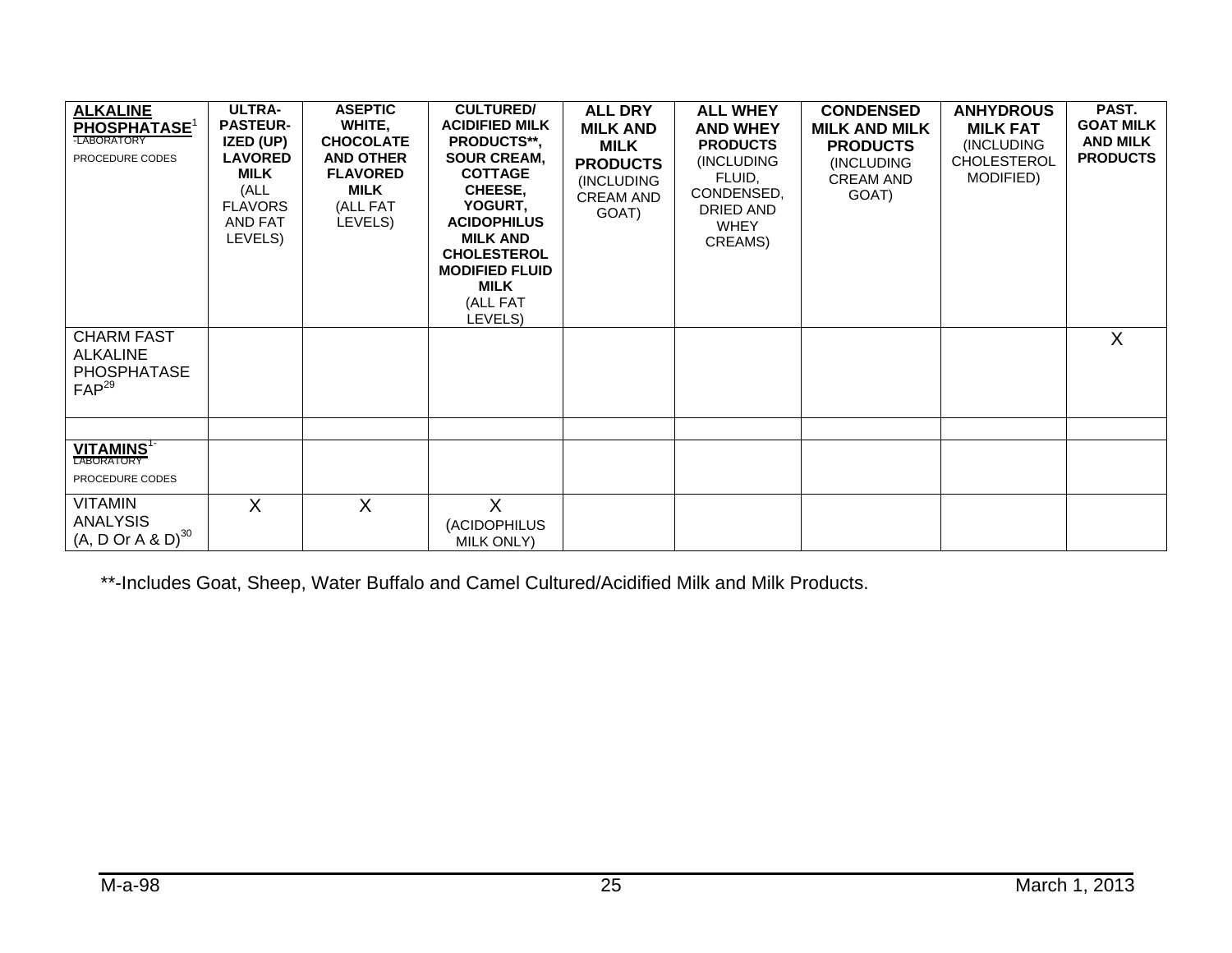### **TABLE 3. GRADE "A' MILK AND MILK PRODUCTS REQUIRED PMO LABORATORY TESTING BY MICROBIOLOGICAL OR CHEMICAL TEST METHOD**

(This Table will be revised and reissued as new information becomes available.)

#### **(Continued with Different Matrixes of Grade "A" Milk and Milk Products Identified.)**

| <b>BACTERIAL</b><br><b>COUNT</b><br><b>METHODS-</b><br><b>MICROBIOLOGY</b><br>PROCEDURE CODES                                           | <b>ULTRA-</b><br><b>PASTEURIZED</b><br>(UP)<br><b>GOAT MILK</b> | <b>PAST. SHEEP</b><br><b>MILK AND</b><br><b>MILK</b><br><b>PRODUCTS</b> | <b>CONCENTRATED</b><br><b>PASTEURIZED</b><br><b>MILK PRODUCTS/</b><br><b>ULTRA-FILTERED</b><br><b>PERMEATE FROM</b><br><b>MILK</b> | <b>CONCENTRATED</b><br><b>RAW MILK</b><br><b>PRODUCTS</b> | <b>ULTRA-</b><br><b>FILTERED</b><br><b>PERMEATE</b><br><b>FROM</b><br><b>WHEY</b> | PAST.<br><b>WATER</b><br><b>BUFFALO</b><br><b>MILK AND</b><br><b>MILK</b><br><b>PRODUCTS</b> | PAST.<br><b>CAMEL</b><br><b>MILK AND</b><br><b>MILK</b><br><b>PRODUCTS</b> | PAST./<br><b>UP EGG</b><br><b>NOG</b><br>(ALL<br><b>FLAVORS</b><br>AND FAT<br>LEVELS) |
|-----------------------------------------------------------------------------------------------------------------------------------------|-----------------------------------------------------------------|-------------------------------------------------------------------------|------------------------------------------------------------------------------------------------------------------------------------|-----------------------------------------------------------|-----------------------------------------------------------------------------------|----------------------------------------------------------------------------------------------|----------------------------------------------------------------------------|---------------------------------------------------------------------------------------|
| <b>STANDARD</b><br>PLATE COUNT <sup>2</sup><br>(SPC)<br>(Approved for all<br>products.)                                                 | $\mathsf{X}$                                                    | $\sf X$                                                                 | $\sf X$                                                                                                                            | $\mathsf{X}$                                              |                                                                                   | $\sf X$                                                                                      | X                                                                          |                                                                                       |
|                                                                                                                                         |                                                                 |                                                                         |                                                                                                                                    |                                                           |                                                                                   |                                                                                              |                                                                            |                                                                                       |
| <b>3M PETRIFILM</b><br><b>AEROBIC</b><br>COUNT <sup>5</sup> (PAC)                                                                       | X                                                               | $\sf X$                                                                 | $\sf X$                                                                                                                            | X                                                         |                                                                                   | X                                                                                            | X                                                                          |                                                                                       |
|                                                                                                                                         |                                                                 |                                                                         |                                                                                                                                    |                                                           |                                                                                   |                                                                                              |                                                                            |                                                                                       |
| <b>COILIFORM</b> <sup>1-</sup><br>LABORATORY<br>PROCEDURE CODES                                                                         |                                                                 |                                                                         |                                                                                                                                    |                                                           |                                                                                   |                                                                                              |                                                                            |                                                                                       |
| <b>3M PETRIFILM</b><br><b>COLIFORM</b><br>COUNT (PCC) <sup>20</sup>                                                                     | $\overline{X}$                                                  | $\overline{X}$                                                          | $\sf X$                                                                                                                            |                                                           | $\sf X$                                                                           | Must be<br><b>Studied</b>                                                                    | Must be<br><b>Studied</b>                                                  | $\overline{X}$                                                                        |
|                                                                                                                                         |                                                                 |                                                                         |                                                                                                                                    |                                                           |                                                                                   |                                                                                              |                                                                            |                                                                                       |
| <b>3M PETRIFILM</b><br><b>HIGN</b><br><b>SENSITIVITY</b><br><b>COLIFORM</b><br>COUNT (HSCC)<br>FOR 1:10, 1:5<br>DILUTIONS <sup>20</sup> | $\mathsf{X}$                                                    | $\sf X$                                                                 | $\sf X$                                                                                                                            |                                                           | $\sf X$                                                                           | Must be<br><b>Studied</b>                                                                    | Must be<br><b>Studied</b>                                                  | $\mathsf{X}$                                                                          |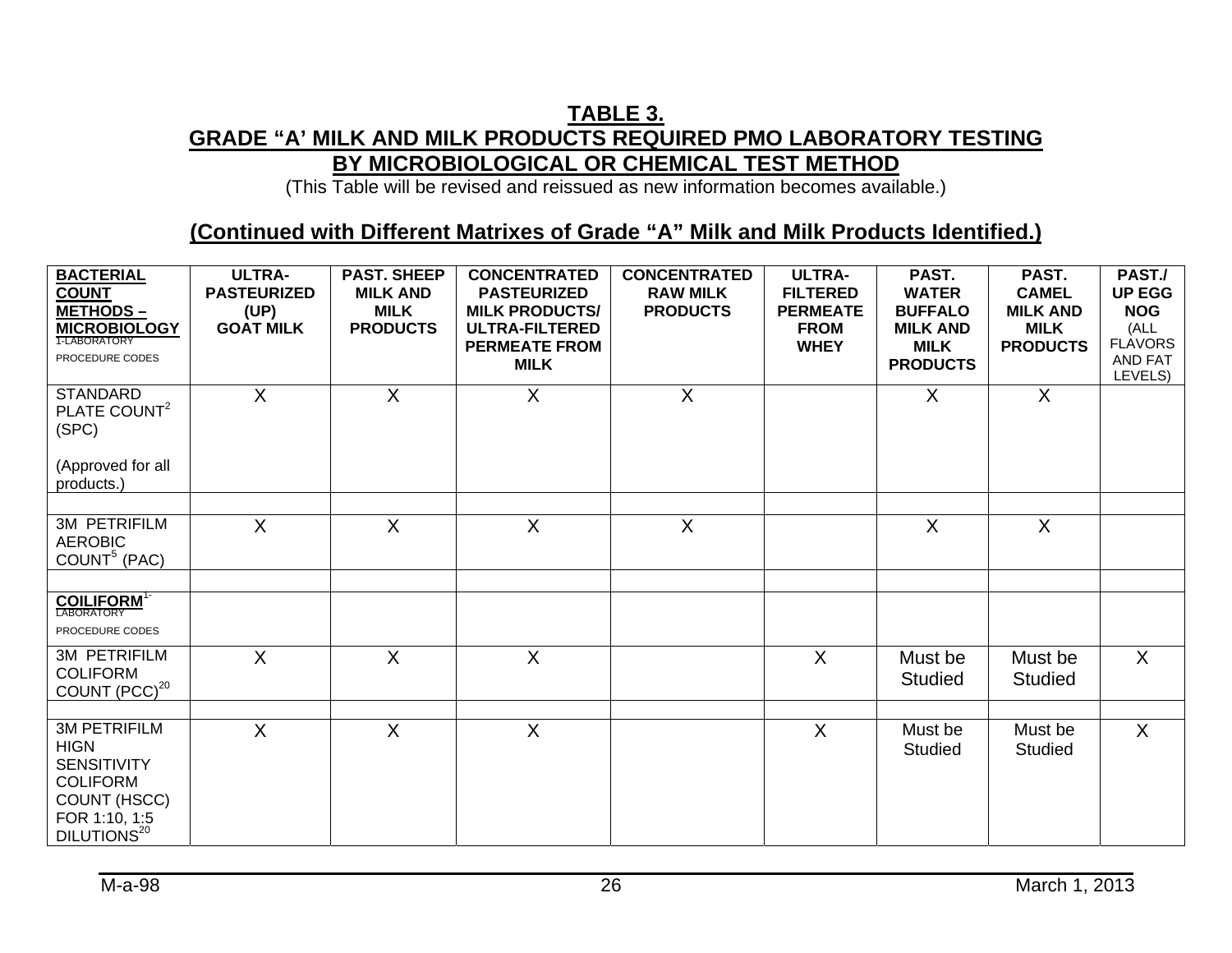| <b>COILIFORM</b> <sup>1</sup><br>PROCEDURE CODES                                                    | <b>ULTRA-</b><br><b>PASTEURIZED</b><br>(UP)<br><b>GOAT MILK</b> | <b>PAST. SHEEP</b><br><b>MILK AND</b><br><b>MILK</b><br><b>PRODUCTS</b> | <b>CONCENTRATED</b><br><b>PASTEURIZED</b><br><b>MILK PRODUCTS/</b><br><b>ULTRA-FILTERED</b><br><b>PERMEATE FROM</b><br><b>MILK</b> | <b>CONCENTRATED</b><br><b>RAW MILK</b><br><b>PRODUCTS</b> | <b>ULTRA-</b><br><b>FILTERED</b><br><b>PERMEATE</b><br><b>FROM</b><br><b>WHEY</b> | <b>PAST</b><br><b>WATER</b><br><b>BUFFALO</b><br><b>MILK AND</b><br><b>MILK</b><br><b>PRODUCTS</b> | <b>PAST</b><br><b>CAMEL</b><br><b>MILK AND</b><br><b>MILK</b><br><b>PRODUCTS</b> | PAST./<br><b>UP EGG</b><br><b>NOG</b><br>(ALL<br><b>FLAVORS</b><br>AND FAT<br>LEVELS) |
|-----------------------------------------------------------------------------------------------------|-----------------------------------------------------------------|-------------------------------------------------------------------------|------------------------------------------------------------------------------------------------------------------------------------|-----------------------------------------------------------|-----------------------------------------------------------------------------------|----------------------------------------------------------------------------------------------------|----------------------------------------------------------------------------------|---------------------------------------------------------------------------------------|
| <b>COLIFORM</b><br>PLATE COUNT <sup>21</sup><br>(Violet Red Bile-<br>Approved for All<br>Products.) | X                                                               | $\sf X$                                                                 | X                                                                                                                                  |                                                           | $\sf X$                                                                           | $\chi$                                                                                             | $\sf X$                                                                          | $\sf X$                                                                               |
|                                                                                                     |                                                                 |                                                                         |                                                                                                                                    |                                                           |                                                                                   |                                                                                                    |                                                                                  |                                                                                       |
| <b>ALKALINE</b><br><b>PHOSPHATASE<sup>1</sup></b><br>PROCEDURE CODES                                |                                                                 |                                                                         |                                                                                                                                    |                                                           |                                                                                   | Must be<br><b>Studied</b>                                                                          | Must be<br><b>Studied</b>                                                        |                                                                                       |
| FLOUROPHOS <sup>28</sup>                                                                            |                                                                 |                                                                         |                                                                                                                                    |                                                           |                                                                                   |                                                                                                    |                                                                                  |                                                                                       |
|                                                                                                     |                                                                 |                                                                         |                                                                                                                                    |                                                           |                                                                                   |                                                                                                    |                                                                                  |                                                                                       |
| PASLITE <sup>28</sup>                                                                               |                                                                 |                                                                         |                                                                                                                                    |                                                           |                                                                                   |                                                                                                    |                                                                                  |                                                                                       |
|                                                                                                     |                                                                 |                                                                         |                                                                                                                                    |                                                           |                                                                                   |                                                                                                    |                                                                                  |                                                                                       |
| <b>CHARM FAST</b><br><b>ALKALINE</b><br>PHOSPHATASE<br>$FAP^{29}$                                   |                                                                 |                                                                         |                                                                                                                                    |                                                           |                                                                                   |                                                                                                    |                                                                                  |                                                                                       |
|                                                                                                     |                                                                 |                                                                         |                                                                                                                                    |                                                           |                                                                                   |                                                                                                    |                                                                                  |                                                                                       |
| <b>VITAMINS<sup>1-</sup></b><br>PROCEDURE CODES                                                     |                                                                 |                                                                         |                                                                                                                                    |                                                           |                                                                                   |                                                                                                    |                                                                                  |                                                                                       |
| <b>VITAMIN</b><br><b>ANALYSIS</b><br>$(A, D \r{Or } A \& D)^{30}$                                   |                                                                 |                                                                         |                                                                                                                                    |                                                           |                                                                                   |                                                                                                    |                                                                                  |                                                                                       |